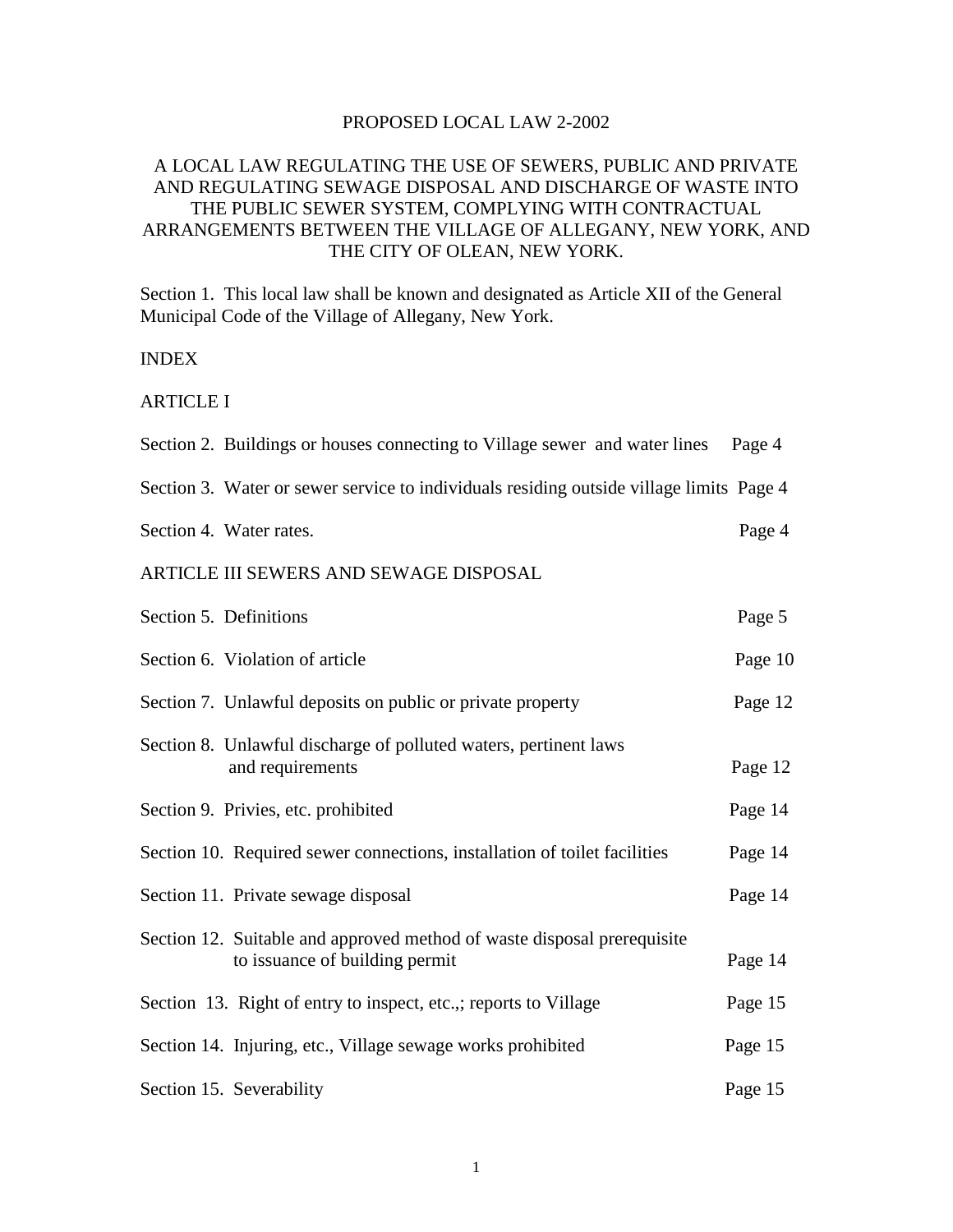| Section 16. Conflict |                                                                                                                                        | Page 16 |
|----------------------|----------------------------------------------------------------------------------------------------------------------------------------|---------|
|                      | Section 17. Contractors required to present certificate of insurance<br>before issuance of permit                                      | Page 16 |
|                      | Section 18. Construction of sewer extensions by Village; Petition of<br><b>Property Owners</b>                                         | Page 16 |
|                      | Section 19. Constructions of sewer extensions by property owners,<br>builders or developers                                            | Page 16 |
|                      | Section 20. Design of sewer extensions; plans and specifications                                                                       | Page 17 |
|                      | Section 21. Requirements of final exfiltration test to be satisfied                                                                    | Page 18 |
|                      | Section 22. Sewer extensions to become property of Village; guarantee                                                                  | Page 19 |
|                      | Section 23. Building sewer permit – Required.                                                                                          | Page 19 |
|                      | Section 24. Same – Classes; Application; Fees                                                                                          | Page 19 |
|                      | Section 25 Separate and independent building sewer to be provided                                                                      | Page 20 |
|                      | Section 26. Existing building sewers                                                                                                   | Page 20 |
|                      | Section 27. Tapping of public sewers                                                                                                   | Page 20 |
|                      | Section 28. Building sewer pipe specifications                                                                                         | Page 20 |
|                      | Section 29. Size and slope of building sewers                                                                                          | Page 20 |
|                      | Section 30. Installation of building sewers                                                                                            | Page 20 |
|                      | Section 31. Procedure where building drains are low to permit gravity<br>flow to public sewers                                         | Page 21 |
|                      | Section 32. Excavations                                                                                                                | Page 21 |
|                      | Section 33. Joints and connections                                                                                                     | Page 21 |
|                      | Section 34. Connection of building sewers into existing public sewers;<br>permit for street openings; owners to bear cost and expenses | Page 22 |
|                      | Section 35. Inspections                                                                                                                | Page 22 |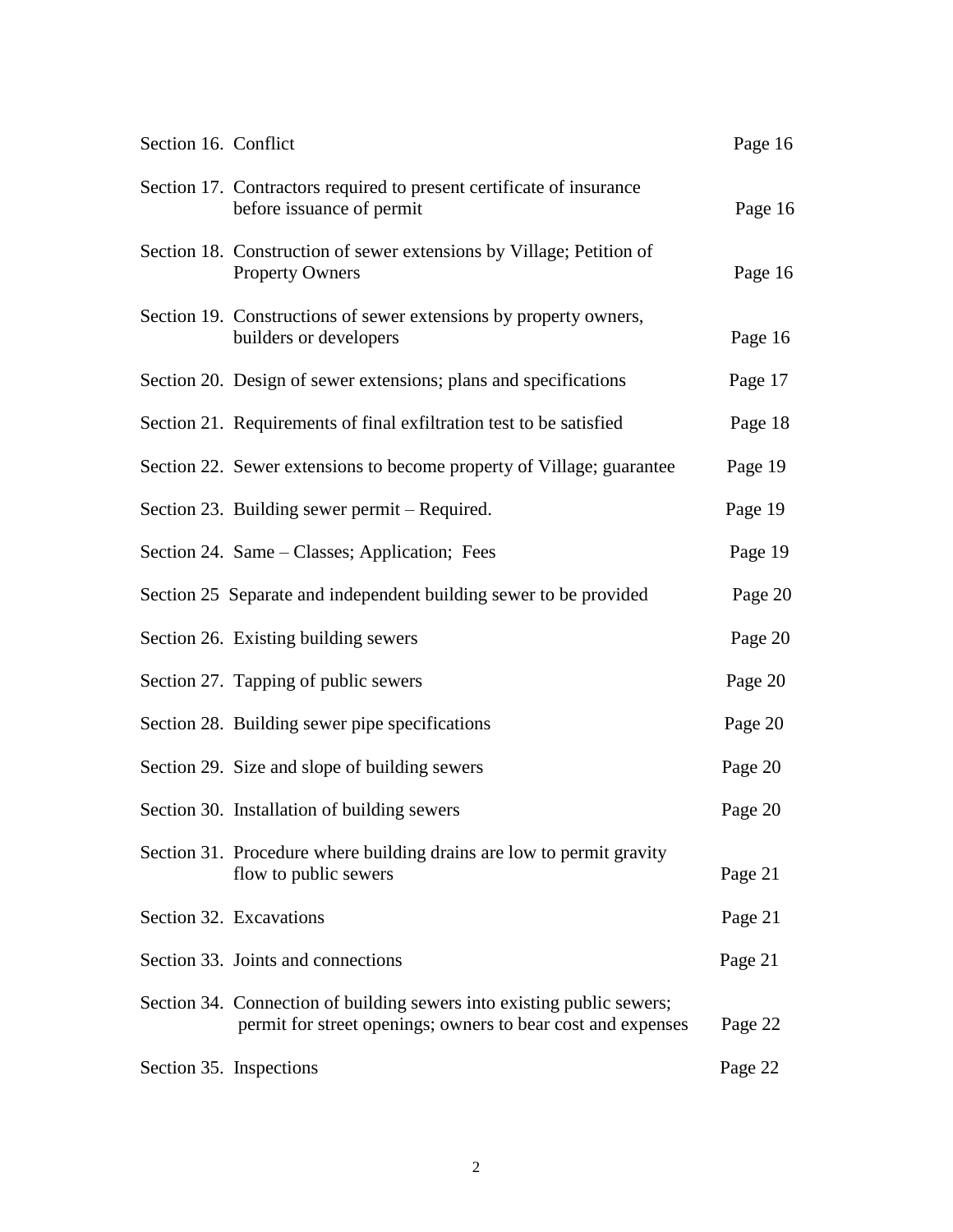| Section 36. Procedure when frequent maintenance of building sewers is<br>anticipated                                       | Page 23 |
|----------------------------------------------------------------------------------------------------------------------------|---------|
| Section 37. Sewer rents – Imposition: Structures divided into three<br>groups for collection purposes                      | Page 23 |
| Section 38. Same – rates                                                                                                   | Page 23 |
| Section 39. Billing and collection                                                                                         | Page 24 |
| Section 40. Unlawful to discharge storm water, etc, to sanitary sewers                                                     | Page 24 |
| Section 41 Discharge of certain waters and wastes to public sewer<br>prohibited                                            | Page 25 |
| Section 42. Grease, oil and sand interceptors                                                                              | Page 28 |
| Section 43. Admission of waters or wastes into public sewers;<br>preliminary treatment facilities                          | Page 28 |
| Section 44. Notification Requirements                                                                                      | Page 29 |
| Section 45. Notice of Violation/Resampling Requirements                                                                    | Page 29 |
| Section 46. Notice of Hazardous Wastes Discharge                                                                           | Page 29 |
| Section 47. Installation of control manholes                                                                               | Page 30 |
| Section 48. Measurements, test and analyses of the characteristics<br>of water and wastes                                  | Page 30 |
| Section 49. Division prevents special agreements or arrangements<br>relative to acceptance of certain wastes for treatment | Page 30 |
| Section 50. When standards apply: laboratory methods; alternate<br>methods; sampling, compliance schedules and reports     | Page 30 |
| Section 51. Effective Date                                                                                                 | Page 32 |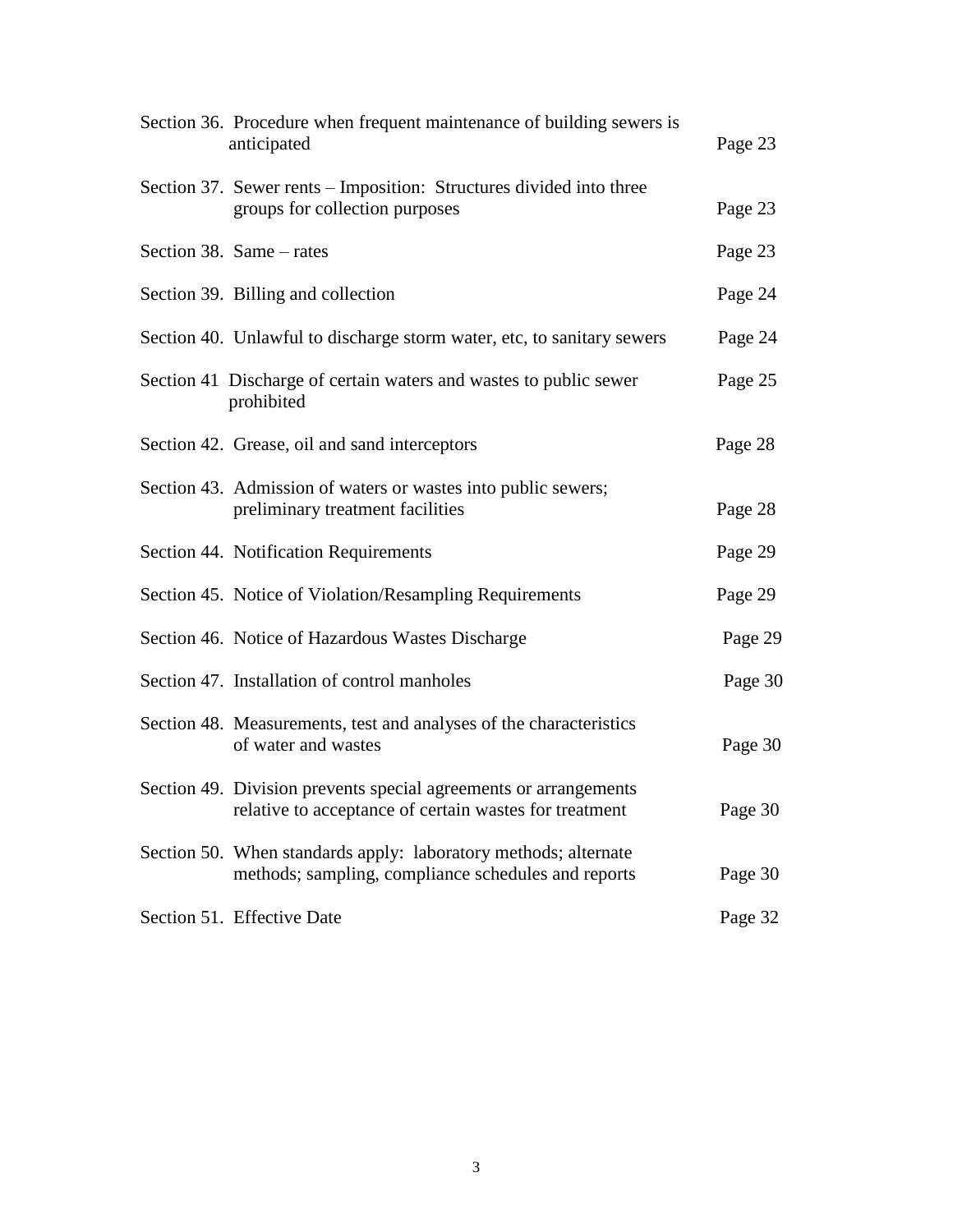### WATER AND SEWERS AND SEWAGE DISPOSAL

## ARTICLE I. IN GENERAL

#### Section 2. **Buildings or houses connection to Village sewers and water lines.**

All buildings and houses connecting to Village sewers and water lines located either within or without the Village, shall be under the supervision of the Building Official and all work in connection therewith shall conform with the International Building Code, as from time to time stated.

#### Section 3. **Water or sewer service to individuals residing outside Village limits.**

No further water or sewer service shall be granted to individuals residing outside the limits of the Village, unless such individuals reside with a locality in which a sewer and water district has been established by the governing body of the municipality in which such consumer resides. Any further contract entered into the Village for the supplying of either water or sewer service, shall be with such outside sewer or water district established by such outside municipality.

## ARTICLE II. WATER

#### Section 4. **Water rates.**

The Village shall implement a new schedule of water rates to become effective as of October 1, 2001 and reflected in the billing of October 1, 2001 as follows:

- (a) There is hereby imposed a scheduled of water rents.
- (b) For the purpose of fixing and imposing the collection of water rents, all structures using that part of the water system of the Village located within its boundaries are divided into four (4) groups as follows:
- (1) Group I Total water used falls between 0 and 40,000 cubic feet.
- (2) Group II Total water used falls between  $40,001 100,000$  cubic feet
- (3) Group III Total water used is over 100,000 cubic feet.
- (4) Group IV Town of Allegany customers billed directly by the Village of Allegany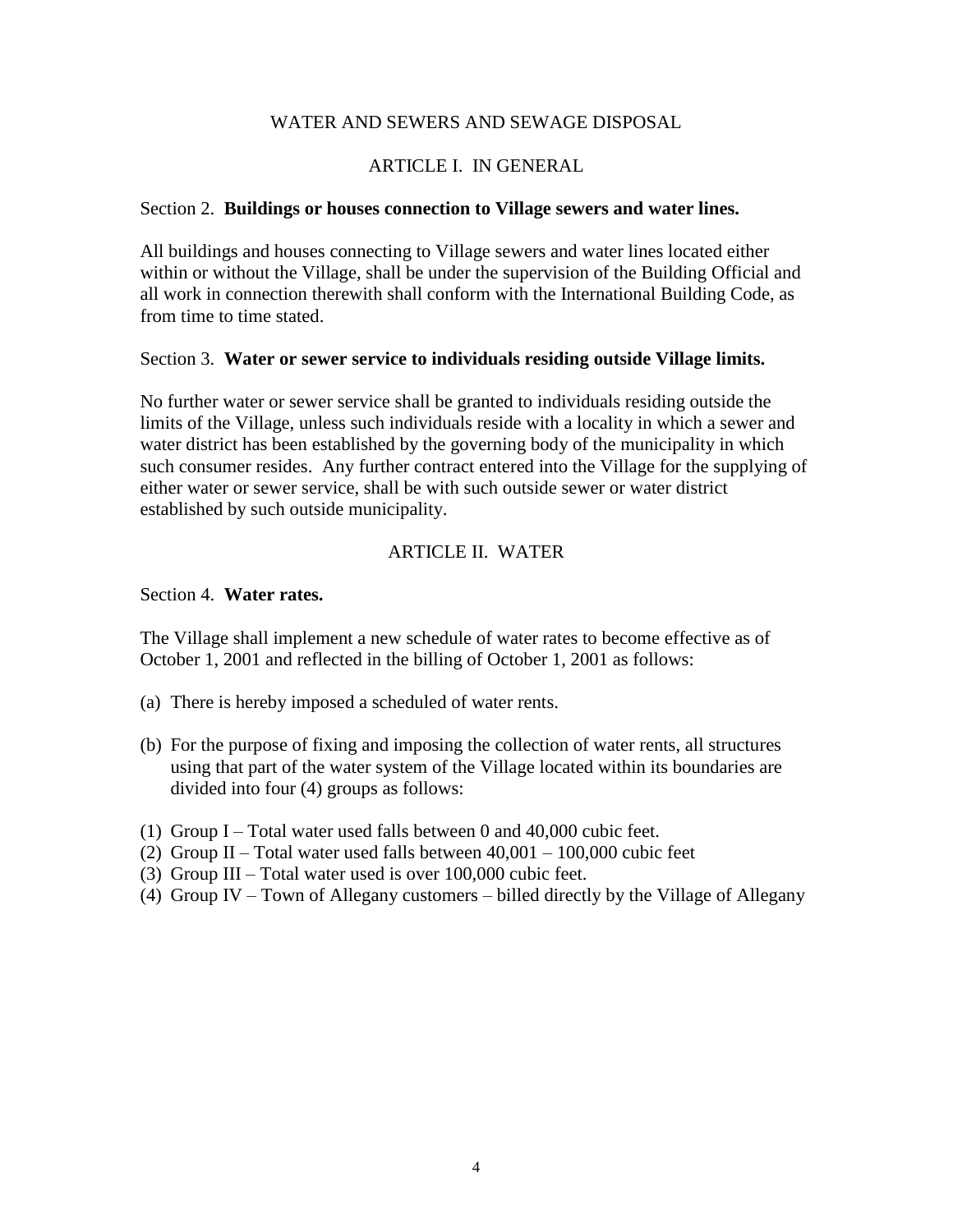(c) RATES:

Group I - \$12.80 per 1000 cubic feet of water used.

Group II - \$10.50 per 1000 cubic feet of water used.

Group III - \$12.75 per cubic feet of water used.

Group IV – Water rates are 150% of the above rates.

(d) The above rates may be changed by resolution of the Village Board of Trustees, provided that at least 3 months notification is given before rate change is to go into effect.

(e) For any bill that remains unpaid after the 30 day billing period, a 10% penalty will be added; calculated on the entire balance, per quarter.

#### ARTICLE III. SEWERS AND SEWAGE DISPOSAL

#### Section 5. **Definitions.**

Unless the context specifically indicates otherwise, the meaning of terms used in this article shall be as follows:

ASTM. "ASTM" shall mean American Society for Testing and Materials

Background Concentration. "Background concentration" means the sewerage concentration of a pollutant in process water supply, as determined by the industry and which corresponds to the same time period as that of the wastewater sample acquisition.

BOD. "BOD" (denoting Biochemical Oxygen Demand) shall mean the quantity of oxygen utilized in the biochemical oxidation of organic matter under standard laboratory procedure in five (5) days at twenty degrees (20 $^{\circ}$  C), expressed in parts per million by weight.

Builder. "Builder" shall mean any person or corporation who undertakes to construct, either under contract or for resale, any building.

Building drain. "Building Drain" shall mean that part of the lowest horizontal piping of a drainage system which receives the discharge from soil, waste, and other drainage pipes inside the walls of the building and conveys it to the building sewer, beginning five (5) feet outside the inner face of the building wall.

Building sewer. "Building sewer" shall mean the extension from the building drain to the public sewer or other place of disposal.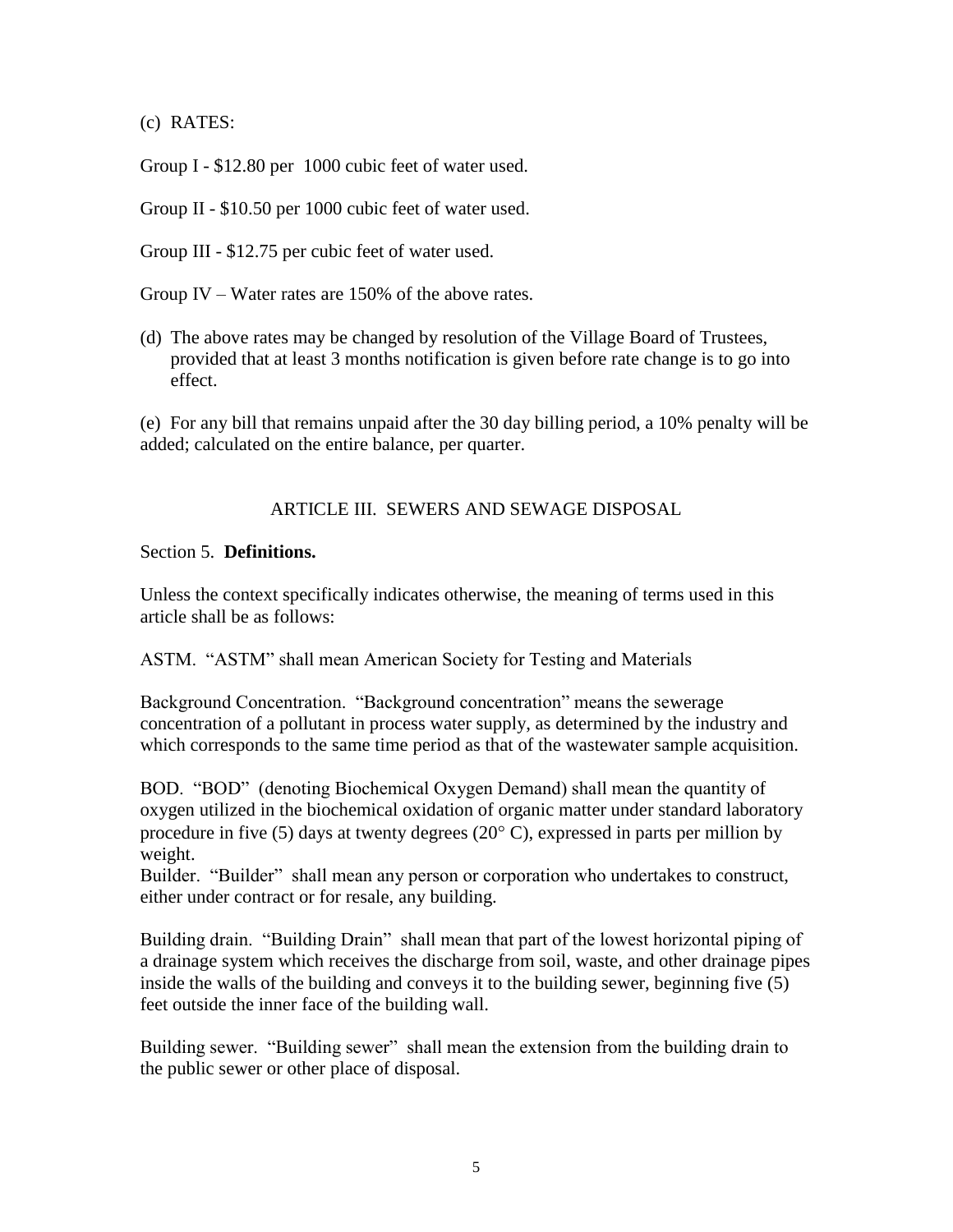Categorical Pretreatment Standards. "Categorical Pretreatment Standards" shall mean the National Categorical Pretreatment Standards or Standard, including without limitation the definitions and standards contained in 40 CFR Chapter (1), Sub-Chapter (N), Parts 405-471.

Chlorine requirement. "chlorine requirement" shall mean the difference between the amount of chlorine added to water, or industrial wastes and the amount of residual chlorine remaining at the end of a fifteen (15) minute contact period.

Combine sewer. "Combined sewer" shall mean a sewer receiving both surface runoff and sewage.

Contractor. "Contractor" shall mean any person, firm or corporation approved by the Superintendent and/or Building Official to do work in the Village.

Control Authority. "Control Authority" shall mean the Village of Allegany.

Cooling water. "Cooling water" shall mean water used for cooling that does not come into direct contact with any raw material, intermediate product, waste product. or finished product.

Developer. "Developer" shall mean any person or corporation who undertakes to construct simultaneously more than one (1) housing unit on a given tract or land subdivision.

Superintendent of Public Works or Superintendent. "Superintendent of Public Works or Superintedent" shall mean the director of public works for the Village.

Enforcement Response Plan. "Enforcement Response Plan" shall be the plan containing detailed procedures indicating how the Building Official will investigate and respond to instances of industrial non-compliance including, without limitation, violations which will adversely affect the operation or implementation of the pretreatment program and the Control Authority's response thereto.

EPA. "EPA" shall mean the United States Environmental Protection Agency. FWPCAA. "FWPCAA" shall mean the Federal Water pollution Control Act Amendments, or the Act.

Garbage. "Garbage" shall mean solid wastes from the preparation, cooking and dispensing of food, and from the handling, storage, and sale of produce.

Indirect discharge. "Indirect discharge" shall mean the introduction of pollutants into a POTW from any nondomestic source.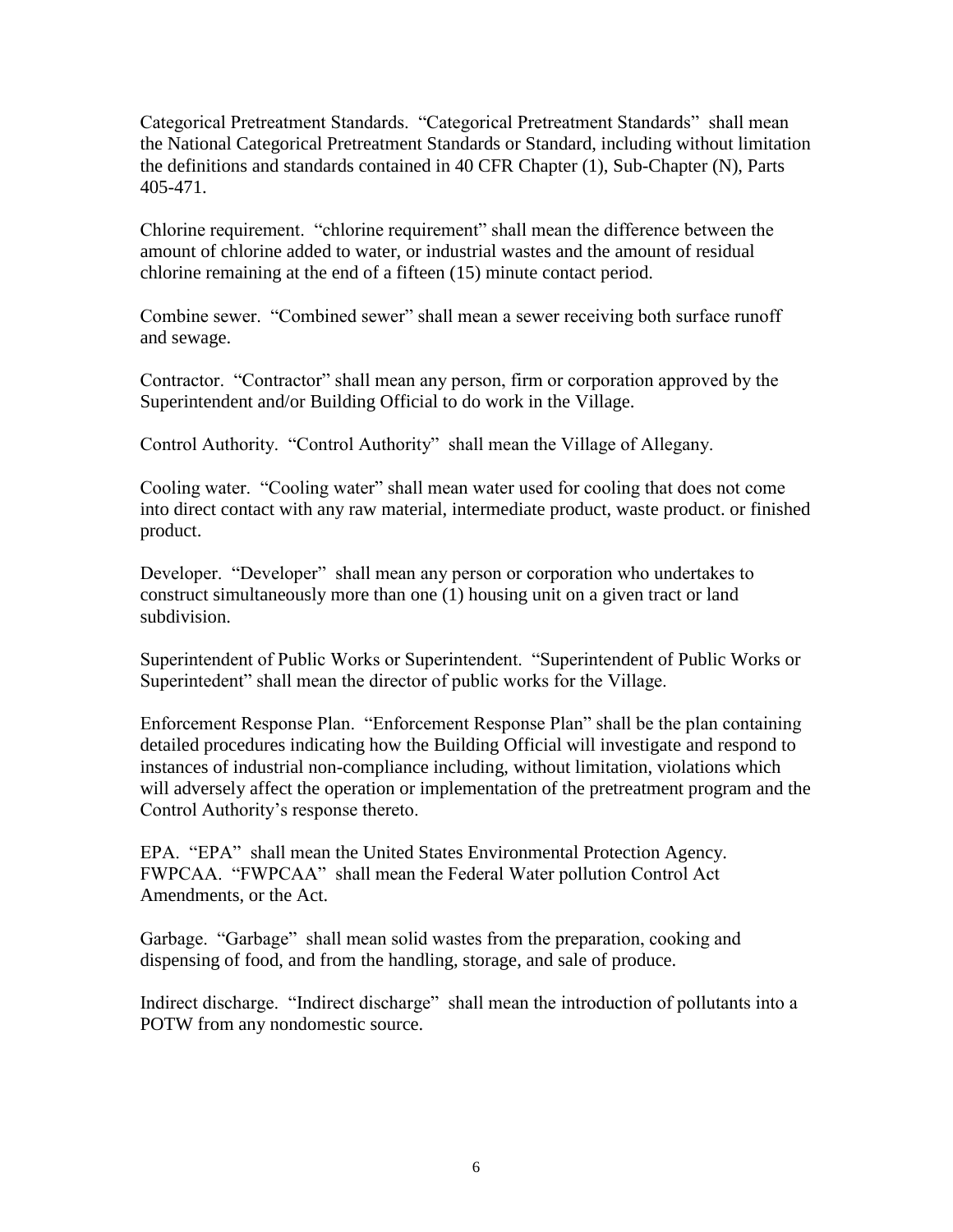Industrial user. "Industrial user" shall mean any source of indirect discharge, including all non-domestic sources and including commercial facilities, hospitals, and government agencies.

Industrial wastes. "Industrial wastes" means the liquid, solid, and gaseous waste, including suspended solids resulting from the processes employed in industrial or commercial establishments.

Inspector. "Inspector" shall mean the Building Official of the Village, or his authorized deputy, agent or representative.

Interference. "Interference" shall mean a discharge that alone or in conjunction with a discharge or discharges from other sources inhibits or disrupts the Publicly Owned Treatment Works (POTW), its treatment processes or operations, or its sludge processes, use, or disposal, and therefore causes a violation of the POTWs State Pollutant Discharge Elimination (SPEDES) permit or prevents sewage sludge use or disposal in compliance with specified applicable federal or state statutes, regulations, or permits.

Natural outlet. "Natural outlet" shall mean any outlet into a watercourse, pond, ditch, lake, or other body of surface water or groundwater.

Non-Compliance. "Non-Compliance" shall mean any violation of the provisions in this Chapter pertaining to the introduction, continuing discharge, or failure to install controls to reduce concentrations of pollutants into the POTW.

NPDES. "NPDES" shall mean the National Pollutant Discharge Elimination System.

New source. "New source" shall mean a facility from which there is or may be a discharge of pollutants, construction of which began after publication of the proposed Pretreatment Standard pursuant to Section 307(c ) of the Clean Water Act (CWA) which will apply to the facility if standards are promulgated.

NYSDEC. "NYSDEC" shall mean the New York State Department of Environmental Conservation or other duly authorized official of said Department.

NYSDPW> "NYSDPW" shall mean New York State Department of Public Works.

Outlet sewer. "Outlet sewer" shall mean a public sewer constructed and paid for at the general expense of the Village.

Owner. "Owner" shall mean any individual, firm, company, association, society, person, or group having title to real property.

Pass through. "Pass through" shall mean a discharge that exits the POTW in quantities or concentrations that, alone or with discharges from other sources, causes a violation of the POTW's NPDES permit.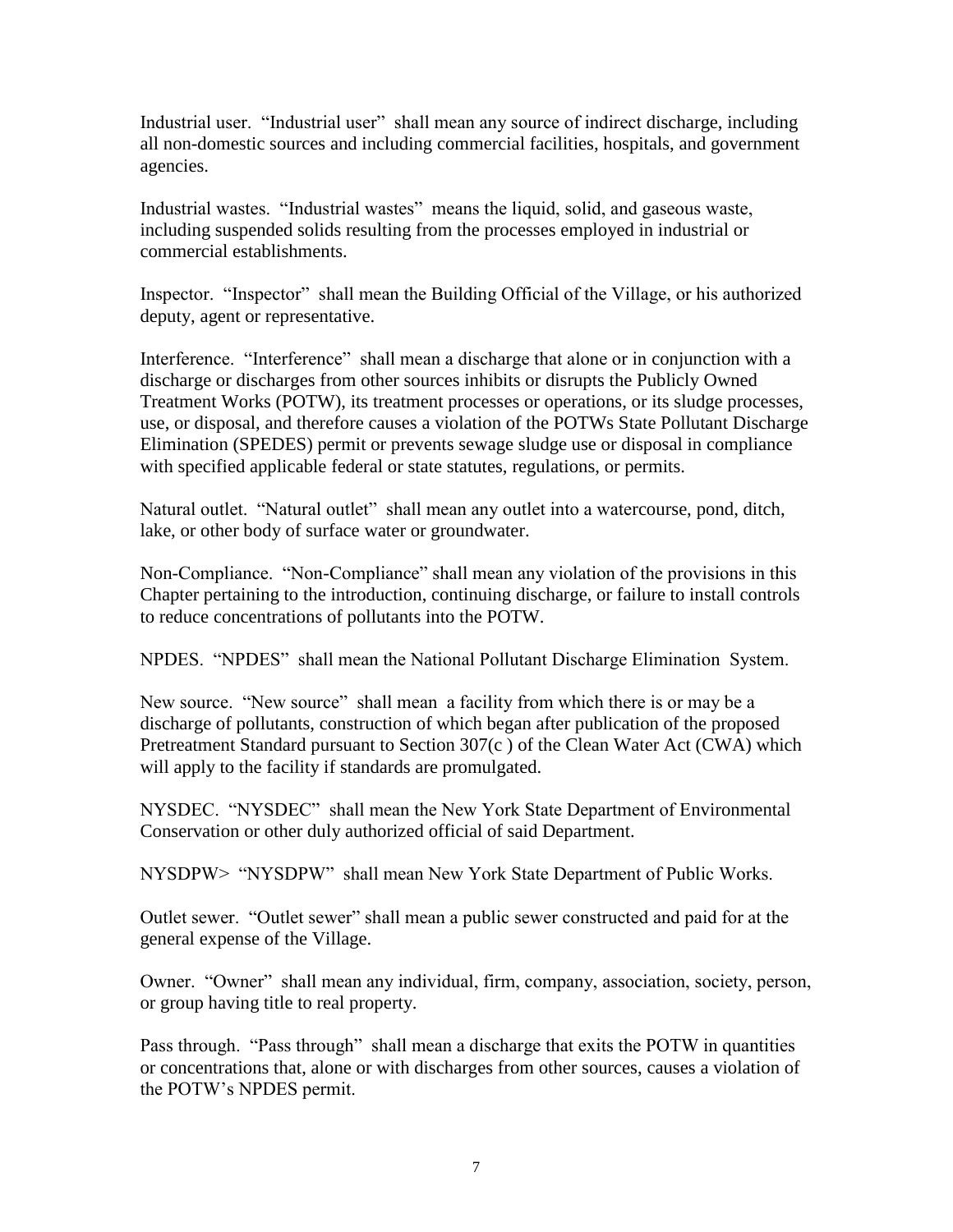pH. "pH" shall mean the negative logarithm of the concentration of hydrogen ions in the grams-ionic per liter of solution.

Permit to discharge. "Permit to discharge" shall mean a written permit to deposit or discharge industrial waste into the POTW.

Person. "Person" shall mean any individual, firm, company, association, society, corporation or group, including a city, town, or village.

Petition sewer. "Petition sewer" shall mean a public sewer constructed and paid for at the expense of the owners of property adjoining the sewer.

Pollutant. "Pollutant" shall mean any solid, liquid, or gaseous waste containing any of the following soluble or insoluble substances of organic or inorganic nature which may deplete the dissolved oxygen content of the receiving stream; settleable solids that may form sludge deposits; grease and oils; floating solids which may cause unsightly appearance; color; phenols and other substances to an extent which may impart any taste or odor to the receiving stream; and toxic or poisonous substances in suspension colloidal, solution, or gases.

Pretreatment. "Pretreatment" shall mean the reduction of the amount of pollutants, the elimination of pollutants, or the alteration of the nature of pollutant properties in waste water to a less harmful state prior to or in lieu of discharging or otherwise introducing such pollutants into a POTW.

Pretreatment Requirement. "Pretreatment Requirement" shall mean any substantive or procedural pretreatment requirement, other than a National pretreatment standard, applicable to IUs.

Pretreatment Standards. "Pretreatment Standards" shall mean any regulation containing pollutant discharge limits, including without limitation the general and specific prohibits of 40 CFR 403.5.

Properly shredded garbage. "Properly shredded garbage" shall mean the wastes from the preparation, cooking, and dispensing of food that has been shredded to such degree that all particles will be carried freely under the flow conditions normally prevailing in public sewers, with no particle greater than one-half (1/2) inch in any dimension.

Property line. "Property line" shall mean the edge of a public street line if the building sewer is to connect with the public sewer in a public street.

Public sewer. "Public sewer" shall mean a sewer in which all owners of abutting properties have equal rights, and is controlled by public authority.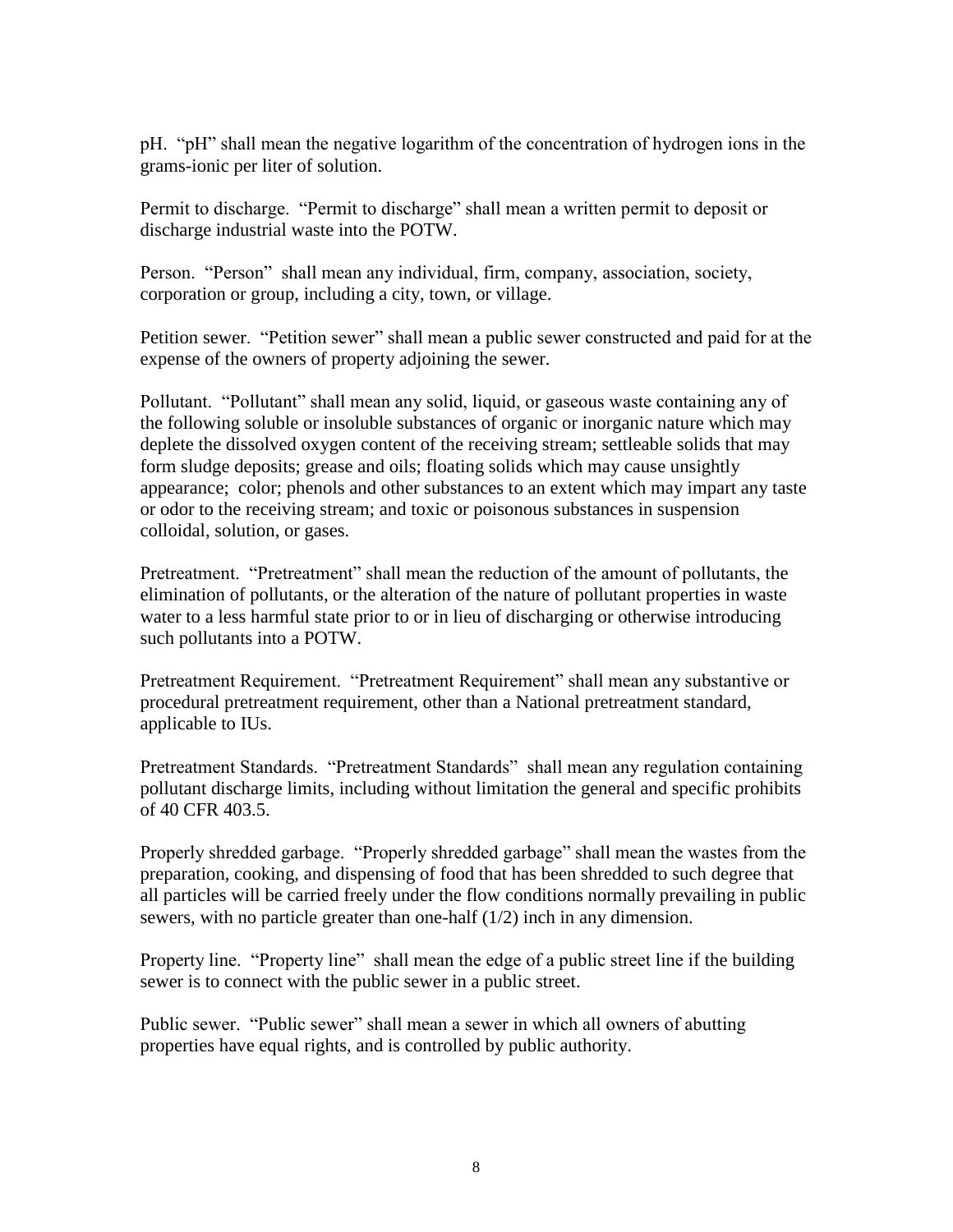Publicly Owned Treatment Works (POTW). "POTW" shall mean all facilities for collecting, pumping, treating, and disposing of sewage.

Sanitary sewer. "Sanitary sewer" shall mean a sewer which carries sewage and to which storm, surface, and groundwaters are not intentionally admitted.

Sewage. "Sewage" shall mean a combination of the water carried wastes from residences, business buildings, institutions, and industrial establishments.

Sewage treatment plant. "Sewage treatment plant" shall mean any arrangement of devices and structures used for treating sewage.

Sewer. "Sewer" shall mean a pipe or conduit for carrying sewage.

Sewer district. "Sewer district" shall mean any area outside of the Village's collection and conveyance system, which discharge wastes into the Village system or at the treatment plant in order to have the sewage generated in that area treated.

Significant Industrial User. "Significant industrial user" shall mean:

i. All industrial users subject to Categorical Pretreatment Standards under 40 CFR 403.6 and 40 CFR Chapter I, Subchapter N; and

ii Any Other industrial user that: discharges an average of 25,000 gallons per day or more of process wastewater to the POTW (excluding sanitary, noncontact cooling and boiler blowdown wastewater); contributes a process wastestream which makes up 5 percent or more of the average dry weather hydraulic or organic capacity of the POTW treatment plant; or is designated as such by the Control Authority as defined in 40 CFR.12(a) on the basis that the industrial user has a reasonable potential for adversely affecting the POTW's operation or for violating any pretreatment standard or requirement in accordance with 40 CFR 403.8 (f) (6).

Significant Non-Compliance. "Significant non-compliance" shall mean any violation as defined by 40 CFR (Code of Federal Regulations) Part 403.8 (f) (2) (viii).

Slug load. "Slug load shall mean any discharge of water, sewer, or industrial waste which occurs for any period longer that fifteen (15) minutes and exceeds more than five (5) times the average flow or concentration during normal operating hours.

State building construction code applicable to plumbing. "State building construction code applicable to plumbing" shall mean the International Building Code.

SPDES. "SPDES" shall mean the State Pollution Discharge Elimination System.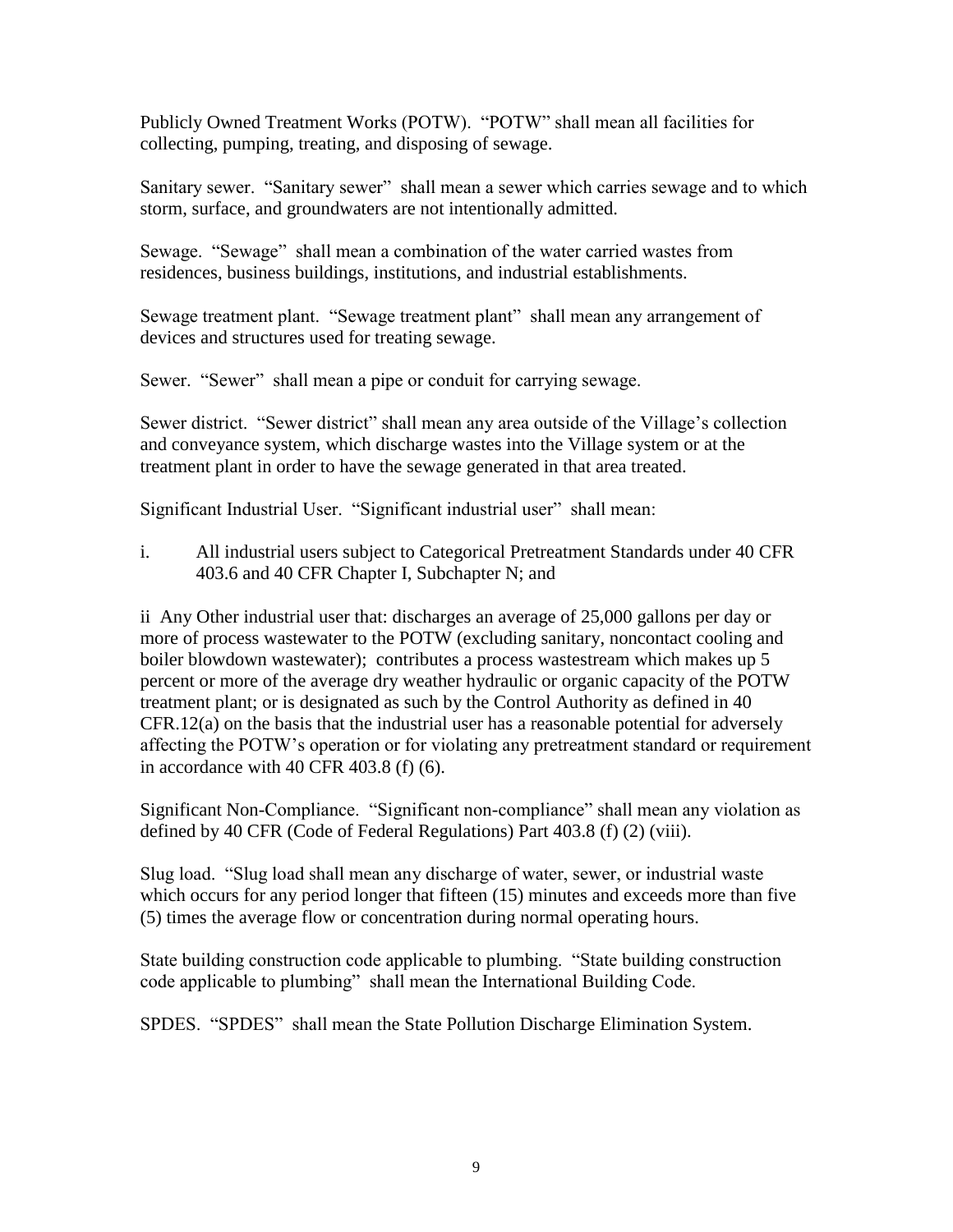Storm sewer or storm drain. "Storm sewer" or "storm drain" shall mean a pipe or conduit which carries storm and surface waters and drainage, but excludes sewage and industrial wastes.

Storm water. "Storm water" shall mean excess water which is derived from precipitation. This would include surface runoff.

Suspended solids. "Suspended solids" shall mean solids that either float on the surface of, or are in suspension in, water, sewage, or other liquids; and which are removable by laboratory filtering.

Tap or tap-in. "Tap" or "tap-in" shall mean a connection between the "public sewer" and the "building sewer".

Toxic pollutant. "Toxic pollutant" shall mean those pollutants, or combinations of pollutants, including disease-causing agents, which after discharge and upon exposure, ingestion, inhalation or assimilation into any organism, either directly from the environment or indirectly by ingestion through food chains, are known to cause death, disease, behavioral abnormalities, cancer, genetic mutations, physiological malfunctions (including malfunctions in reproduction) or physical deformations, in such organisms or their offspring. Toxic pollutants shall include, but not be limited to, any pollutant identified pursuant to appropriate sections of the Clean Water Act.

Unpolluted water. "Unpolluted water" shall mean water which is free of any pollutant or waste.

User. "User" shall mean any person who contributes, causes, or permits the contribution of wastewater into the Village's facilities.

Watercourse. "Watercourse" shall mean a channel in which a flow of water occurs, either continuously or intermittently.

# Section 6 **Violation of Article.**

- (a) Any person found to be violating any provision of this article, except Section 14 shall be served by the Superintendent and/or Building Official through registered mail a written notice stating the nature of the violation and providing a reasonable time limit for the satisfactory correction thereof. The offender shall, within the period of time stated in such notice permanently cease all violations.
- (b) The Superintendent and/or Building Official may request any user responsible for a non-compliant discharge to the Village collection or treatment facilities to show cause why enforcement action should not be taken. A notice shall be served on the user designating the time and place of the hearing to be held regarding the violations, the reasons why the action is to be taken, the proposed enforcement action, and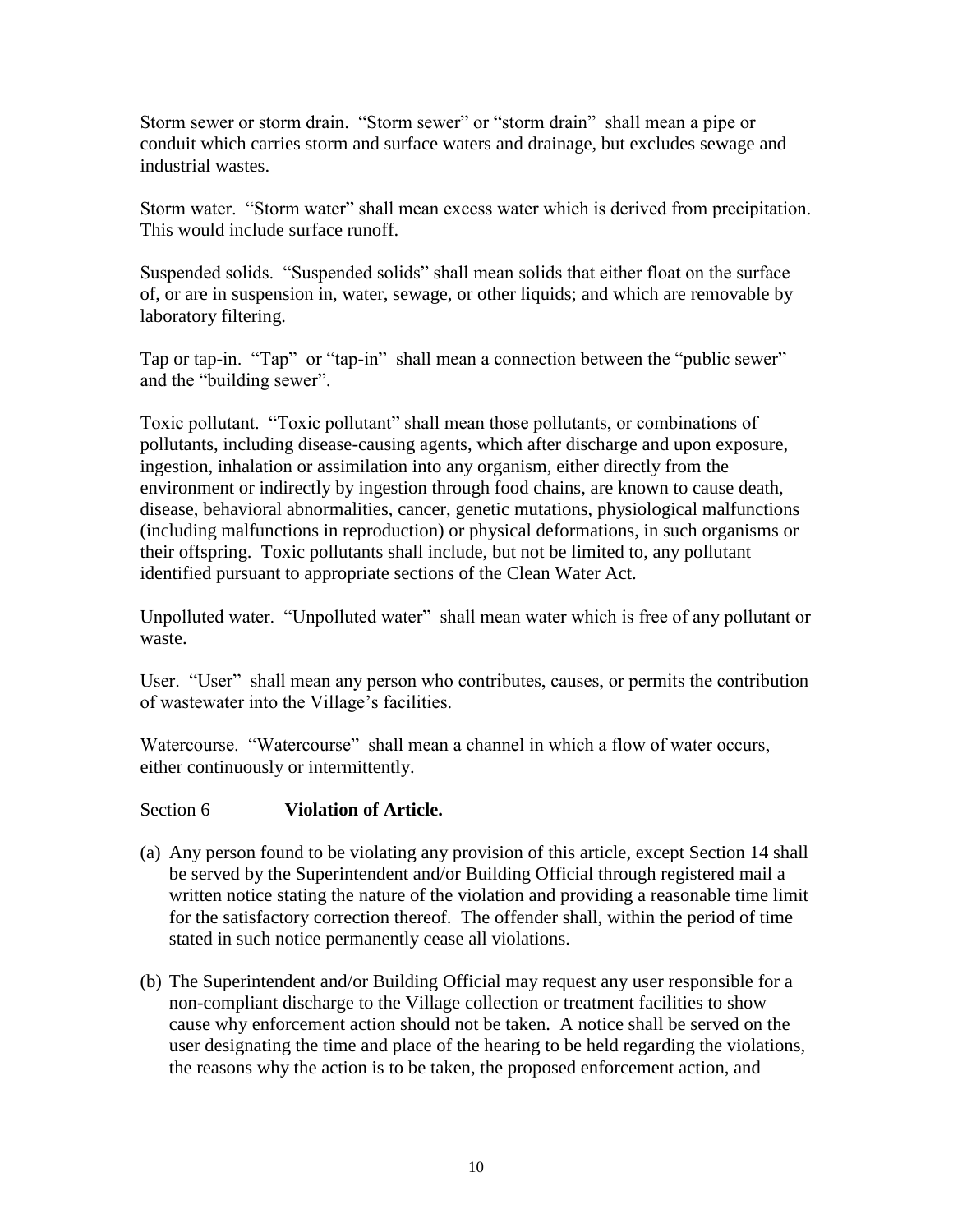requesting the user to show cause why the proposed enforcement actions should not be taken.

- (c) The Superintendent and/or Building Official may issue notice of such hearings requesting the attendance and testimony of witnesses and the production of evidence relevant to any matter involved in such hearings. Testimony will be taken under oath, recorded, and kept on file for inspection by the public or any interested party.
- (d) After the Superintendent and/or Building Official has reviewed the evidence, it may issue a directive to the user responsible for the discharge specifying corrective action to be taken and a schedule for completion of this action.
- (e) In addition to any fines or penalties under this Local Law the Village may seek temporary restraining orders, plug or disconnect service or permanent injunctions if there is any imminent danger to health, safety, or property as the result of the violation.
- (f) Any violation of this article of the Code of Ordinances and any violation of directives and permits issued by the Superintendent of Public Works shall be the subject of the Village Enforcement Response Plan as approved by the United States Environmental Protection Agency and as may be changed from time to time.
- (g) Any person who fails to comply with the provisions of this Article after the time period established in subsection (a) and/or the Enforcement Response Plan may be limited to monetary forfeitures. If such fines are to be levied, the violator shall be notified in writing through registered mail as to the nature of the violation and the amount of the fine. The fine for significant non-compliance is \$1,000 per day. In addition, the Superintendent and/or Building Official after proper notification of violations and imposing of fines through registered mail, may preside over and conduct a show cause hearing. Depending upon the outcome of the hearing, the Superintendent may revoke or suspend the users permit to discharge. The permit may be issued by the Superintendent after the user demonstrates that he is in compliance with all provisions of this article.
- (h) The continued violation of any provisions of any section of this article other than those pertaining to the payment of charges for services established herein, shall constitute a separate offence for each and every day such violation of any provision hereof shall continue.
- (i) As an alternative, upon violation of this article, the proper authorities of the Village, in addition to other remedies, may institute any appropriate action or proceedings, including an injunction to prevent such unlawful use, construction or maintenance of cesspools, septic tanks, sewage disposal systems, pipes or drains to restrain, correct or abate such violation to prevent the occupancy of any building structure or land where such violations of this article are found.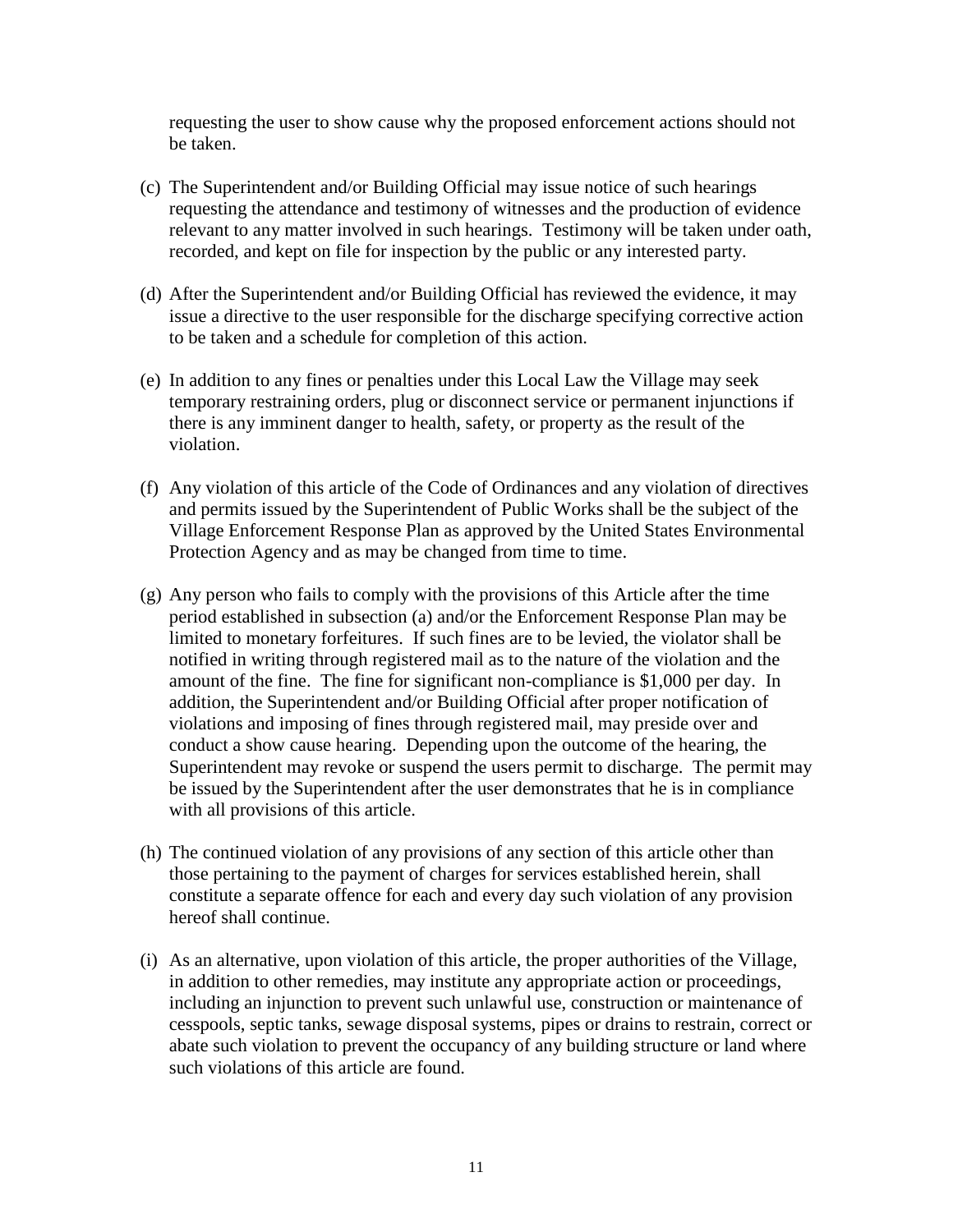- (j) Any person violating any of the provisions of this article shall become liable to the Village for any expense, loss or damage occasioned the Village by reason of such violation.
- (k) Any person violating the terms of the provisions of this article that pertain to FWPCAA shall be liable to civil and criminal penalties and fines which will be levied in accordance with judicial procedures.
- (l) At least annually the POTW will publish in the largest daily newspaper in the Village of Allegany, notification of industrial users that were in significant non-compliance with applicable pretreatment requirements during the previous twelve months.
- (m)Any person who knowingly makes any false statements, representation or certification in any application, record, report, plan or other document filed or required to be maintained pursuant to this Local Law, or permit to discharge, or who falsifies, tampers with, or knowingly renders inaccurate any monitoring device or method required under this Local Law, shall be liable to civil and criminal penalties and fines which will be levied in accordance with judicial procedures.

# Section 7 **Unlawful deposits on public or private property.**

It shall be unlawful for any person to place, deposit, or permit to be deposited in any unsanitary manner upon public or private property within the Village, or in any area under the jurisdiction of the Village, any human or animal excrement, garbage or other objectionable waste. Exceptions may be granted by the Board of Trustees to any owner or lessee acting in the normal course of farm or garden operations but only after specific application to the Superintendent and/or Building Official by such owner or lessee and upon such conditions as the Board of Trustees may impose.

# Section 8 **Unlawful discharge of polluted waters; pertinent laws and requirements.**

- (a) It shall be unlawful for any person to discharge to any water course, either directly or through any storm sewer, within the Village, or in any area under the jurisdiction of the Village, any sewage, industrial wastes, or other polluted waters. Use of separate storm sewers and sanitary sewers is mandatory for all future construction in the Village. No combined sewers will be allowed to be constructed in the future.
- (b) Disposal into the sewer system of any pollutant by any person is unlawful except in compliance with federal standards promulgated pursuant to the Federal Water pollution Control Act Amendments of 1977, and any more stringent state and local standards.
- (c) Any new and existing industry discharging into any Village owner sewer will be required to complete successfully a permit application and receive a written permit to discharge issued by the Superintendent of Public Works and/or Building Official. As a condition for this permit, the industrial applicant must provide information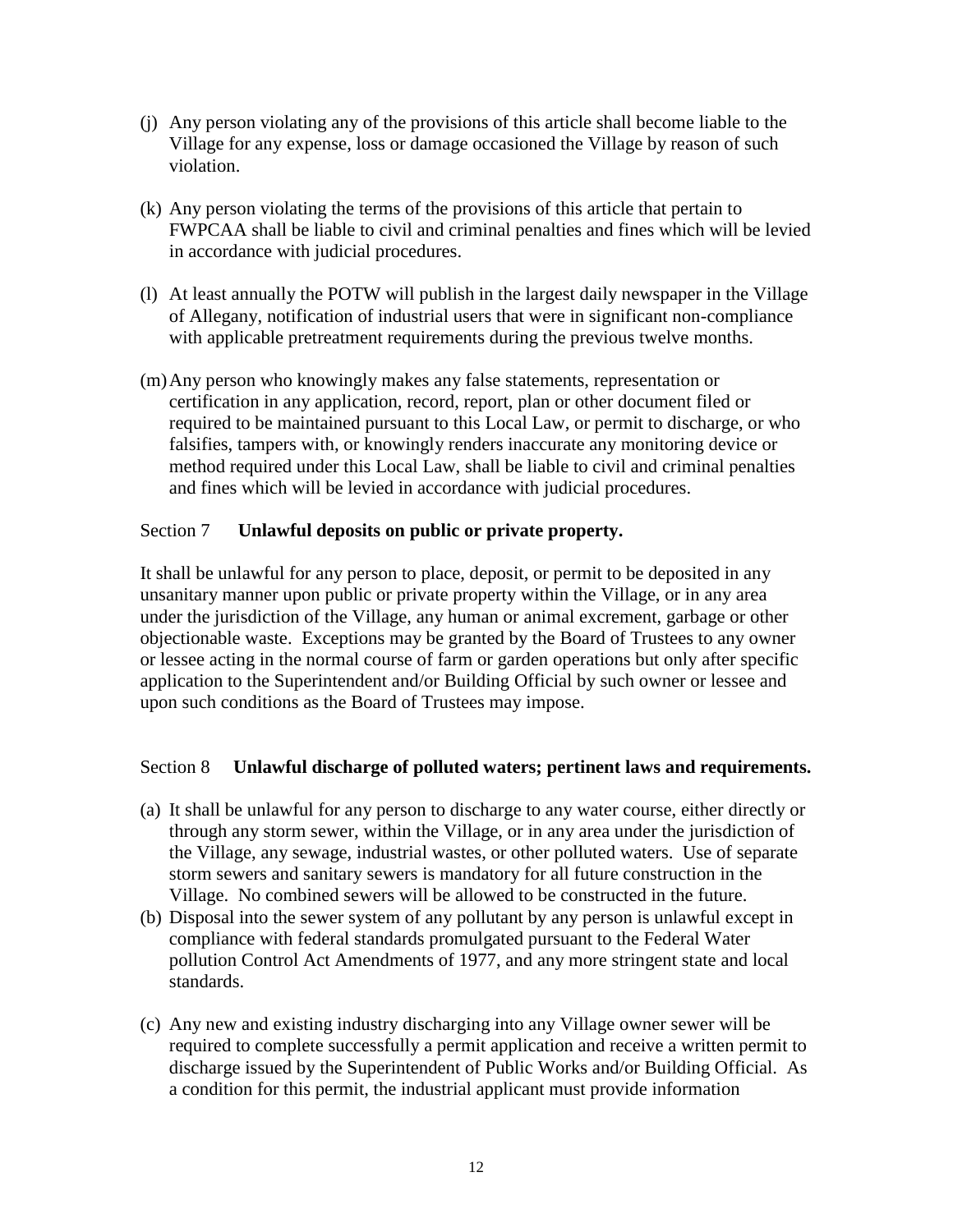describing wastewater constituents and characteristics, and type of activity involved. The information to be submitted will be at the direction of the Superintendent and/or Building Official who will indicate constituents and characteristics to be tested and procedures for conduction such tests. Permission to discharge will be for a period of three (3) years. All industry shall apply for permission to continue discharging a minimum of ninety (90) days prior to expiration of existing permit. The permit shall include at a minimum the following five conditions: (1) a statement of duration; (2) a statement of non-transferability; (3) applicable federal, state, and local effluent limits; (4) self-monitoring, sampling, reporting, notification, and record-keeping requirements; (5) a statement of applicable civil and criminal penalties. During the effective period of a permit to discharge, the Superintendent is authorized to modify any condition(s) contained within that permit. The industry shall be informed of any proposed changes at least thirty (30) days prior to the effective date of change. Any changes or new conditions shall include a reasonable time schedule as set up by the director.

A permit to discharge is issued to a specific industry, not a location, and therefore is not transferable. Should any industry discharging to the Village's sewers modify any of its processes so as to increase or decrease, such industry shall seek written permission for a permit to discharge from the director for that modification prior to initiating this modification of discharge. The Superintendent and/or Building Official shall require from the industry the same type of information that any existing or new industry initiating an industrial discharge to Village owned sewers is required to provide. The Superintendent and/or Building Official is authorized to monitor all industrial discharges and at his discretion shall order Village monitoring or self-monitoring of the industrial discharges. Such monitoring will be directed by the Superintendent and/or Building Official.

- (d) The industrial user shall be responsible for record retention and shall retain and preserve for no less that three (3) years, any records, books, documents, memoranda, reports, correspondence, and any and all summaries thereof related to monitoring, sampling, and chemical analyses made by or on behalf of the user in connection with its discharge. All records that pertain to matters that are the subject of special orders or any other enforcement or litigation activity brought against the IU shall be retained and preserved by the industrial users until all enforcement activities have concluded and all periods of limitations with respect to any and all appeals have expired.
- (e) The Superintendent and/or Building Official is authorized to ensure compliance of industrial users (as defined in 40 CFR 403) with Federal, State, or local pretreatment standards and any other applicable requirements promulgated by EPA in accordance with Section 307 of FWPCAA.
- (f) In addition to any other remedy as provided by any law or rule, the Superintendent and/or Building Official is authorized to ensure compliance of industrial users as defined in 40 CFR403 by revocation of any permit issued pursuant to this section for violation of any provision of this section.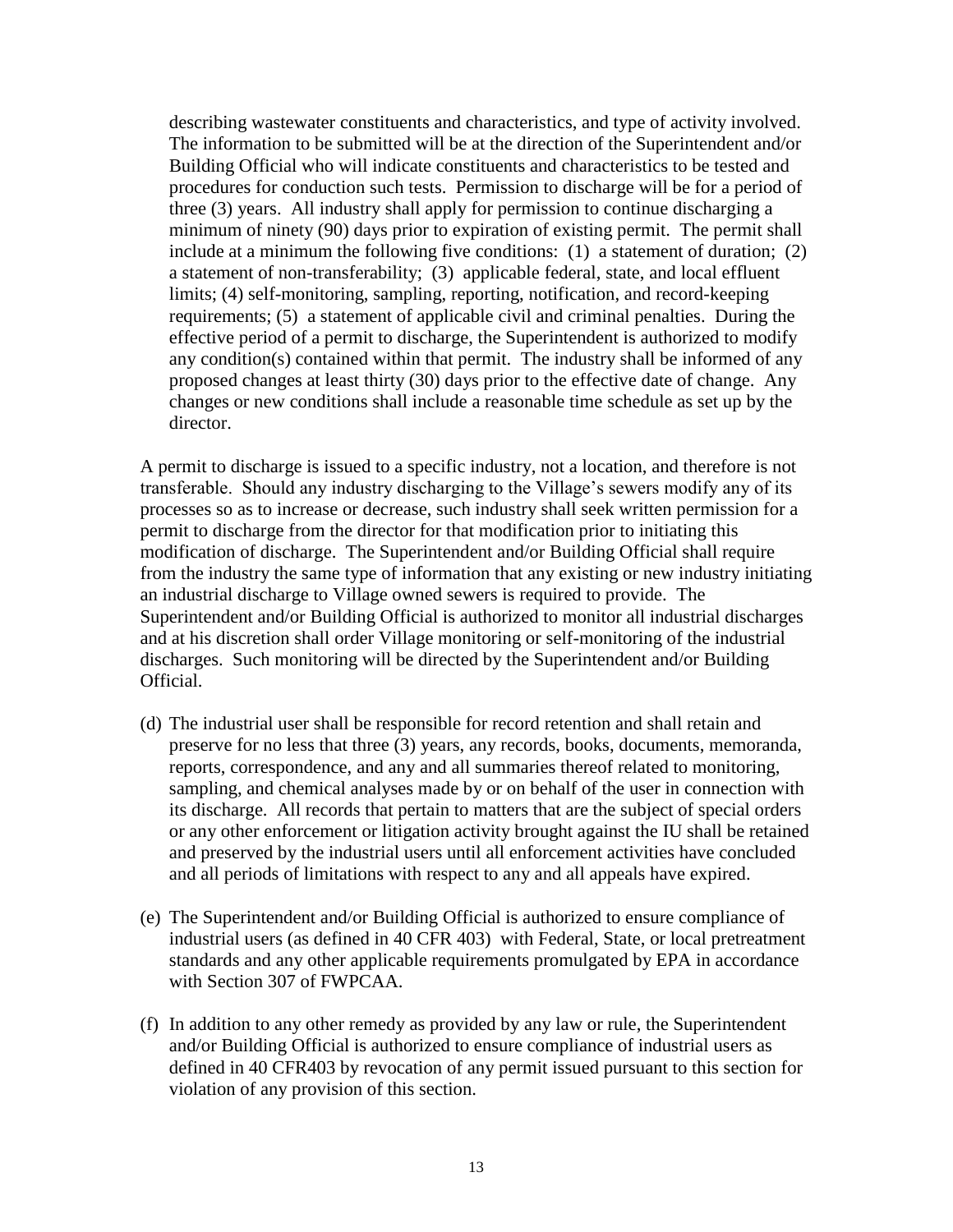## Section 9 **Privies, etc., prohibited.**

It shall be unlawful for any person to construct or maintain any privy, privy vault, septic tank, cesspool, or other facility in the Village intended or used for the disposal of sewage.

## Section 10 **Required sewer connections; installation of toilet facilities.**

The owner of any house, building, or property used for human occupancy, employment, recreation, or other purpose, situated within the Village and abutting on any street, alley, or right-of-way in which there is not located or may in the future be located, a public sanitary sewer of the Village, is hereby required, at his expense, to install suitable toilet facilities therein, and to connect such facilities directly with the proper public sewer in accordance with the provisions of this article, within ninety (90) days after the date of official notice to do so, provided that a connection is required by the International Building Code.

### Section 11. **Private sewage disposal.**

- (a) Where a public sanitary sewer is not available under the provisions of Section 10, the owner shall apply to the Village Board of Trustees to cause a public sewer to be constructed.
- (b) At such time as a public sewer becomes available to a property served by a private sewage disposal system, as provided in Section 10, a direct connection shall be made to the public sewer in compliance with this article, and any septic tanks, cesspools, and similar private disposal facilities shall be abandoned and filled with suitable material.
- (c) No statement contained in this section shall be construed to interfere with any additional requirements that may be imposed by the authorized representative of the state department of health.

# Section 12. **Suitable and approved method of waste disposal prerequisite to issuance of building permit.**

No builder of developer shall be issued a building permit for a new dwelling or structure requiring sanitary facilities within the Village unless a suitable and approved method of waste disposal is proposed. All new developments shall be provided with an approved system of sanitary sewers, and a separate system of storm water sewers and/or drainage facilities.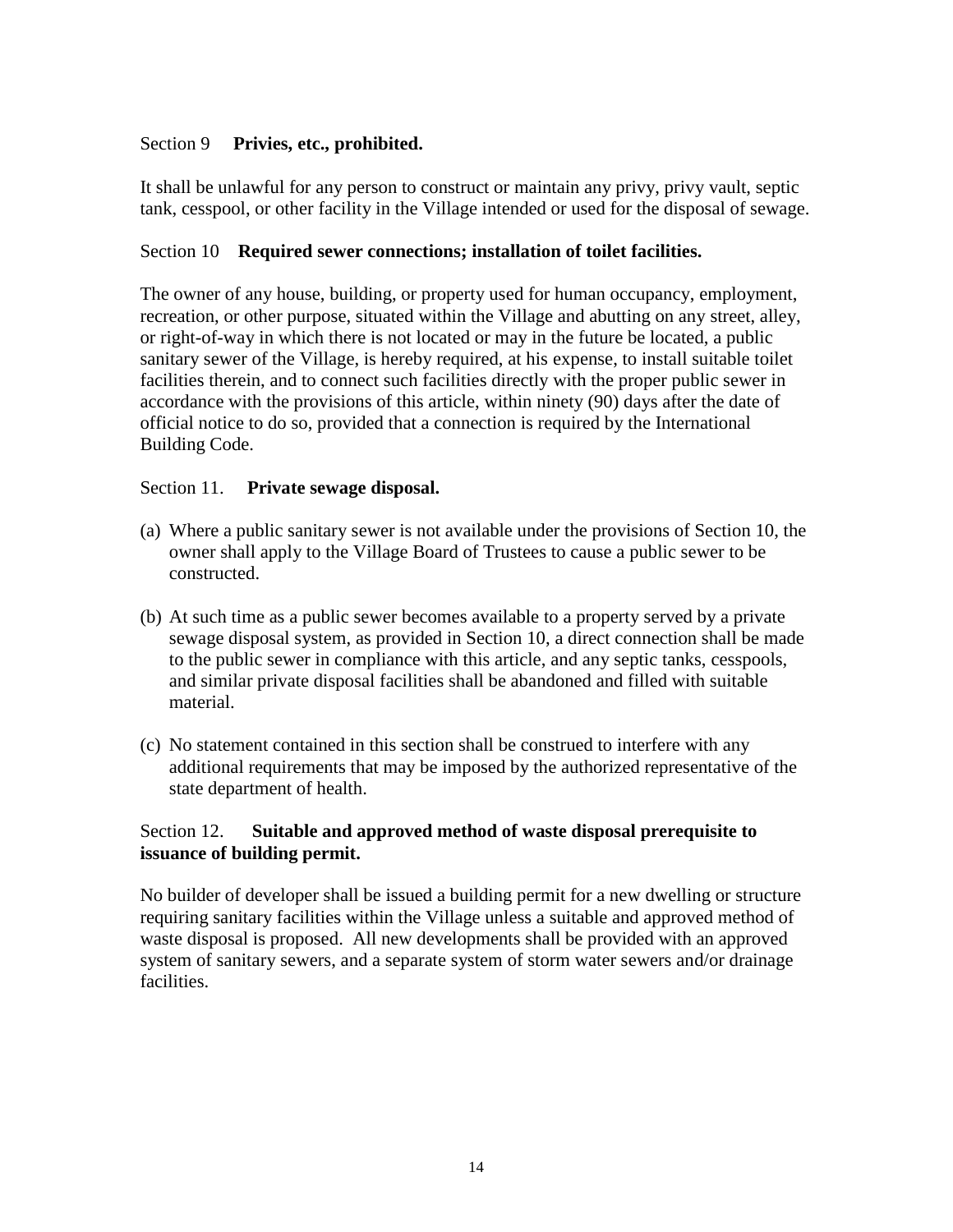### Section 13. **Right of entry to inspect, etc.; reports to Village.**

(a) The Building Officer, the Superintendent and other duly authorized employees of the Village, NYSDEC, and EPA bearing proper credentials and identifications shall be permitted to enter upon all properties of the industry, for the purpose of inspection, observation, measurement, sampling and testing in accordance with the provisions of this article. Wastewater shall be accessible, through such means as a control manhole, for purposes of inspection, observation, measurement, sampling and testing.

In addition, the Building Official or other duly authorized employees of the Village NYSDEC, and EPA bearing proper credentials and identification shall be permitted to review and copy any existing monitoring records of any industrial user to verify compliance or violation.

(b) When the Superintendent and/or Building Official has reason to believe an industry's discharge should be monitored in order to ensure compliance with the provisions of this article, then at his discretion the industry in question will be required to file one or more reports on the constituents and characteristics of its discharge. The industrial user shall construct a sampling manhole, install monitoring equipment, and monitor if the Superintendent of Public Works and/or Building Official determines such sampling point and monitoring is required. This information to be submitted, and the methods for collecting data, shall be at the direction of the Superintendent. The Village may monitor and analyze or cause to be monitored or analyzed the industrial waste streams of any industry if the Superintendent has reason to believe an industry's discharge should be monitored in order to insure compliance with the provisions of this article. The Village can also back-charge the industry for this monitoring and analysis.

# Section 14. **Injuring, etc., Village sewerage works prohibited.**

It shall be unlawful for any person to maliciously, willfully or negligently break, damage, destroy, uncover, deface or tamper with any structure, appurtenance or equipment including control manholes which is a part of the Village sewerage works. Any person violating this provision shall be subject to immediate arrest under charge of disorderly conduct.

### Section 15. **Severability.**

If any provision, paragraph, word, section or article of this Local Law is invalidated by any court of competent jurisdiction, the remaining provisions, paragraph, words, sections and chapters shall not be affected and shall continue in full force and effect.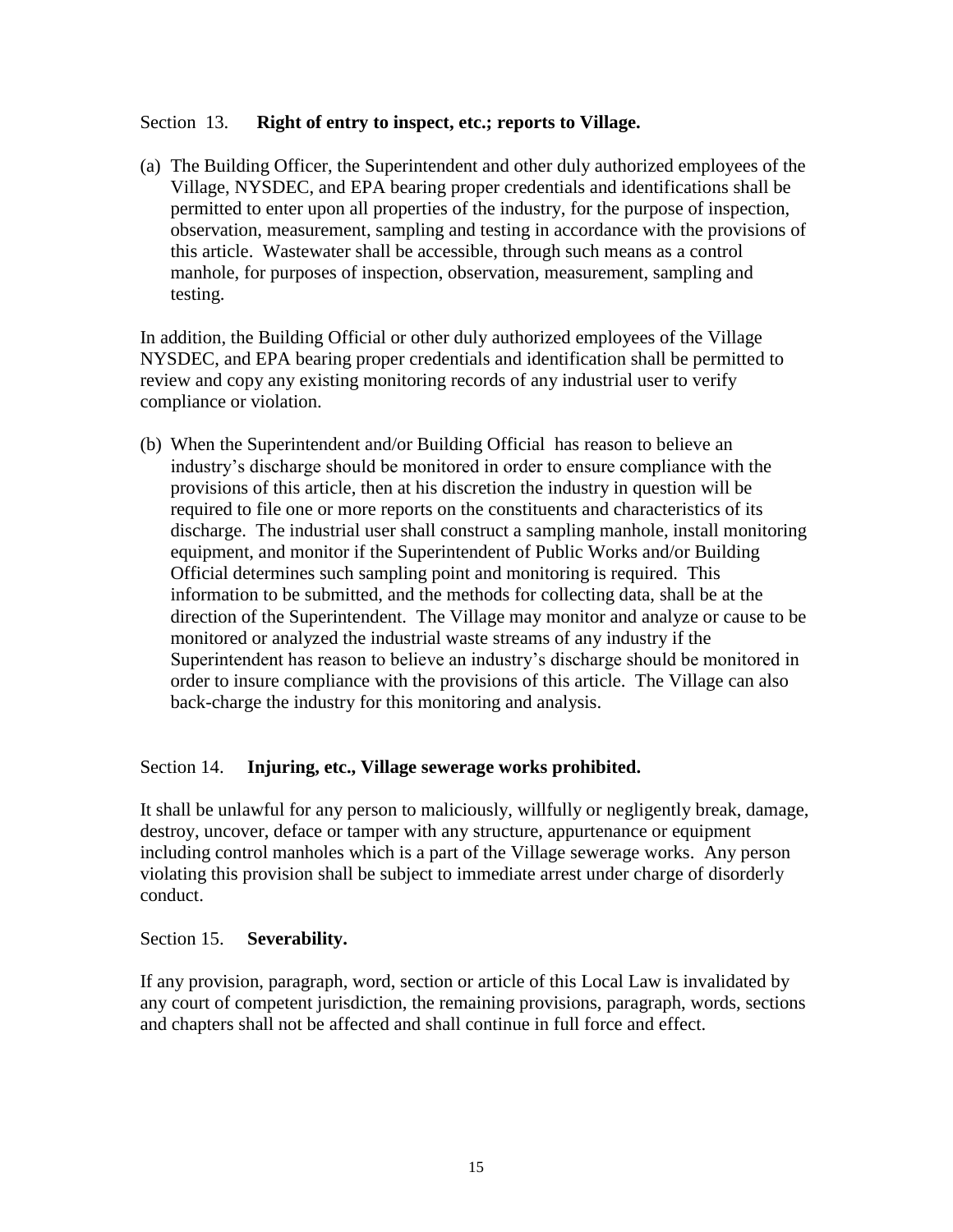### Section 16 **Conflict.**

All other Local Laws and parts of other Local Laws inconsistent or conflicting with any part of this Local Law are hereby repealed to the extent of such inconsistency or conflict.

# Section 17. **Contractors required to present certificate of insurance before issuance of permit.**

A contractor must present a certificate of insurance showing suitable liability insurance before a permit will be issued for construction of building sewers, sewer extensions, or private sewage disposal.

# Section 18. **Construction of sewer extensions by Village; petition of property owners.**

Sewer extensions, including individual building sewers from the public sewer to the property line, may be constructed by the Village under public contract if, in the opinion of the Village Board, the number of properties to be served by such extension warrants its cost. Under this arrangement the property owner shall pay for the building sewer from the public sewer to his residence or place of business in accordance with the requirements of this article. Property owners may propose sewer extensions within the incorporated Village by drafting a written petition, signed by a majority of the benefiting property owners, and filing it with the Village Board of Trustees. The cost of such extensions may be assessed to the benefited property owners in any manner determined by the Village Board of Trustees.

# Section 19. **Construction of sewer extensions by property owners, builders, or developers.**

If the Village does not elect to construct a sewer extension under public contract, the property owner, builder, or developer may construct the necessary sewer extension, if such extension is approved by the Village Board of Trustees in accordance with the requirements of Section 20. He or they must pay for the entire installation, including all expenses incidental thereto. Each building sewer must be installed and inspected as previously required and the inspection fees shall be paid. Design of sewers shall be as specified in Section 21. The installation of the sewer extension must be subject to periodic inspection by the Building Official and expenses for this inspection shall be paid for by the owner, builder, or developer. The Superintendent's decisions shall be final in matters of quality and methods of construction. The sewer as constructed, must pass the exfiltration test required in Section 21 before it is to be used. The cost of sewer extension thus made shall be absorbed by the developers or the property owners, including all building sewers. Such extension, when built, shall become a public sewer, subject to complete control and authority of the Village.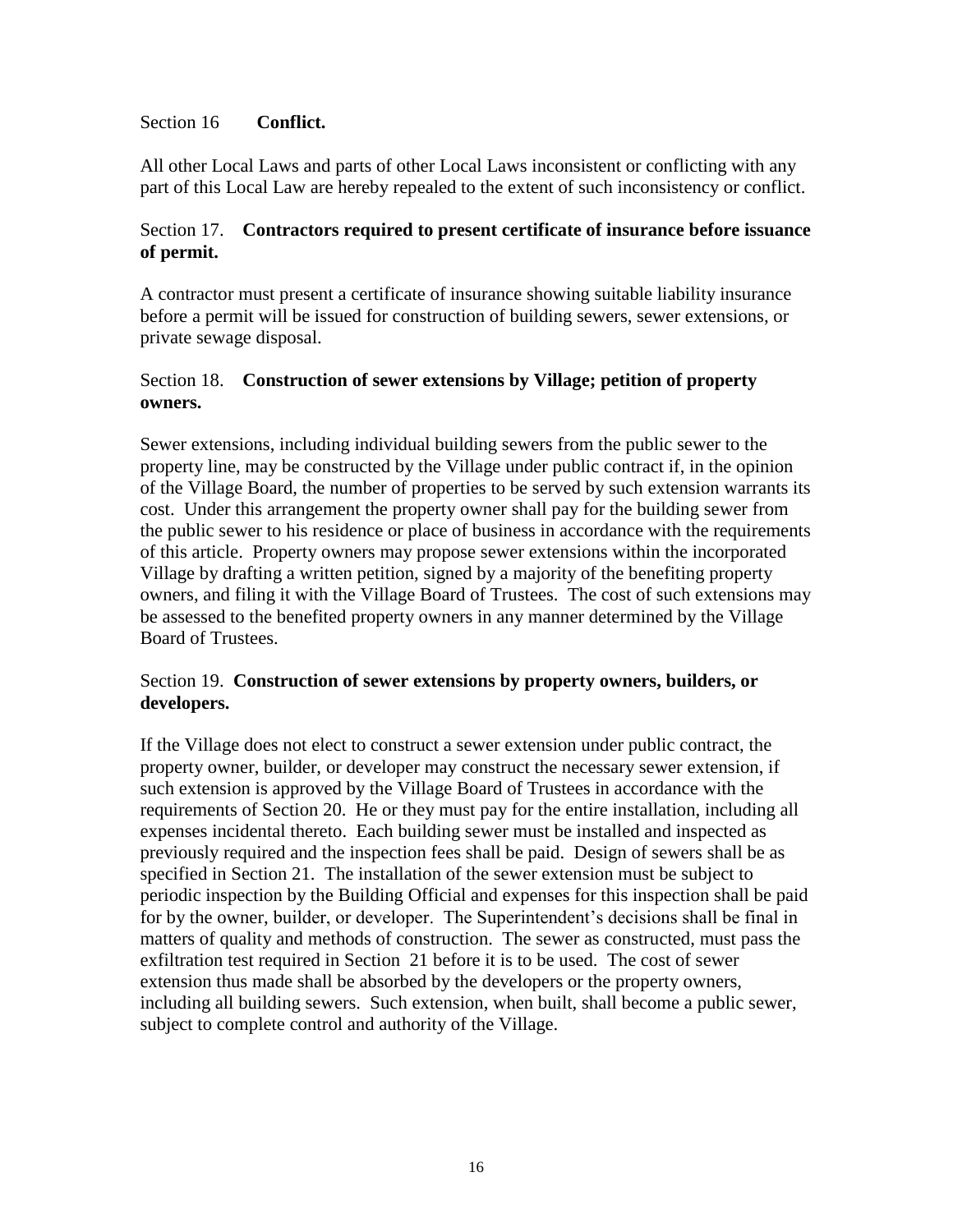#### Section 20. **Design of sewer extensions; plans and specifications.**

(a) All extensions to the sanitary sewer system owned and maintained by the Village shall be properly designed in accordance with and in strict conformance with all requirements of the state department of health. Plans and specifications for sewer extensions shall be submitted to, and approval obtained from the Superintendent and/or Building Official and the State Department of Health before construction may proceed. The design of sewers must anticipate and allow for flows from all possible future extensions or developments within the immediate drainage area.

(b) Sewer design shall be in accordance with the following provisions: Pipe materials shall be either asbestos-cement conforming to ASTM Specification C-428, Type 11; extra-strength vitrified clay conforming to ASTM Specification C-200; or reinforced concrete conforming to ASTM Specification C-76; or Plastic Truss Pipe ASTM D-1788- 62T types I or IV ABS material in municipal sewer pipe quality. No standard strength clay pipe or nonreinforced concrete pipe shall be used. Minimum internal pipe diameter shall be eight (8) inches. Joints for each kind of pipe shall be designed and manufactured such that "O" ring gaskets of the "snap-on" type are employed. Gaskets shall be continuous, solid, natural, or synthetic rubber and shall provide a positive compression seal in the assembled joint such that the requirements of Section 21 are met. Joint preparation and assemble shall be in accordance with the manufacturer's recommendations. Wye branch fittings shall be installed for connection to building sewers in accordance with Section 25. Trench widths as measured just above the crown of the pipe shall not exceed the following:

| Pipe Diameter | Trench Width |
|---------------|--------------|
| 8"            | 3'3''        |
| 10"           | 3' 6''       |
| 12"           | $3'$ 9"      |
| 14"           | 4'6''        |

If the trench widths are found, during field inspections, to exceed the limits in the table in subsection (b) of this section, the sewer pipe shall be encased with a minimum of six (6) inches of concrete. Pipe shall be firmly and evenly bedded on a minimum of three (3) inches of #1A or #1 crushed stone (NYSDPW Specification). Pipe thickness and field strength shall be calculated on the following criteria: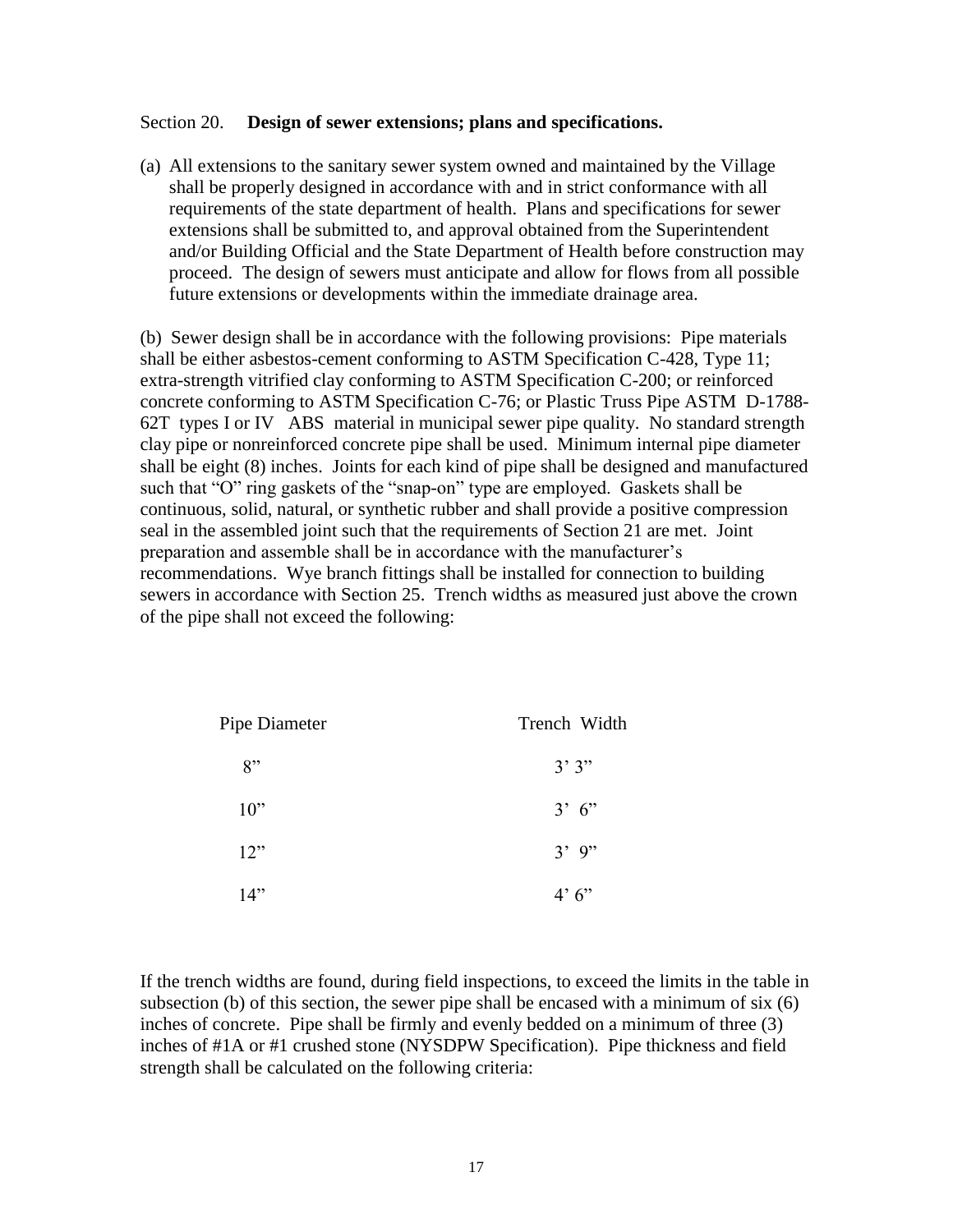| Safety factor  | 1.5                |
|----------------|--------------------|
| Load factor    | 1.5                |
| Weight of Soil | $120$ lbs./cu. ft. |
| Wheel Loading  | 16,000 lbs.        |

- (b) Utilizing the above information, design shall then be made as outlined in Chapter IX of the Water Pollution Control Federation Manual of Practice No. 9, "Design and Construction of Sanitary and Storm Sewers".
- (c) Manholes shall be constructed at all changes in slope or alignment or at intervals not exceeding four hundred (400) linear feet. The manholes shall be constructed with a poured three thousand (3,000) psi concrete base twelve (12) inches thick, steel troweled concrete or mortar bench walls and inverts, and precast 4-foot diameter concrete manholes barrel sections with concentric tapered top section, as specified by ASTM C-478. The manhole frame and cover shall be the standard design of the Village and shall be set with no less than two (2) courses of brick underneath to allow for later adjustments in elevation. All joints shall be sealed against infiltration. No manholes shall be constructed without steps or ladder rungs.

### Section 21. **Requirements of final exfiltration test to be satisfied.**

- (a) All sewers shall satisfy requirement of a final exfiltration test before they will be approved and sewage flow accepted from them by the Village. This test consists of filling the pipe with water to provide a head of at least five (5) feet above the top of the pipe or five (5) feet above groundwater, whichever is higher, at the highest point of the pipeline under test, and then measuring the loss of water from the line by the amount which must be added to maintain the original level. In this test, the line must remain filled with water for at least twenty-four (24) hours prior to the taking of measurements. Exfiltration shall be measured by the drop of water level in a standpipe with closed bottom end, or in one of the sewer manholes for convenient measuring.
- (b) When a standpipe and plug arrangement is used in the upper manhole of a line under test, there must by some positive method of releasing entrapped air in the sewer prior to taking measurements. The test length intervals for either type of test shall be as ordered or approved but in no event shall they exceed one thousand (1,000) feet. In the case of sewers laid on stoop grades, the length of line to be tested by exfiltration at any one time may be limited by the maximum internal pressure on the pipe and joints at the lower end of the line. The test period, wherein the measurements are taken, shall not be less than two (2) hours in either type of test.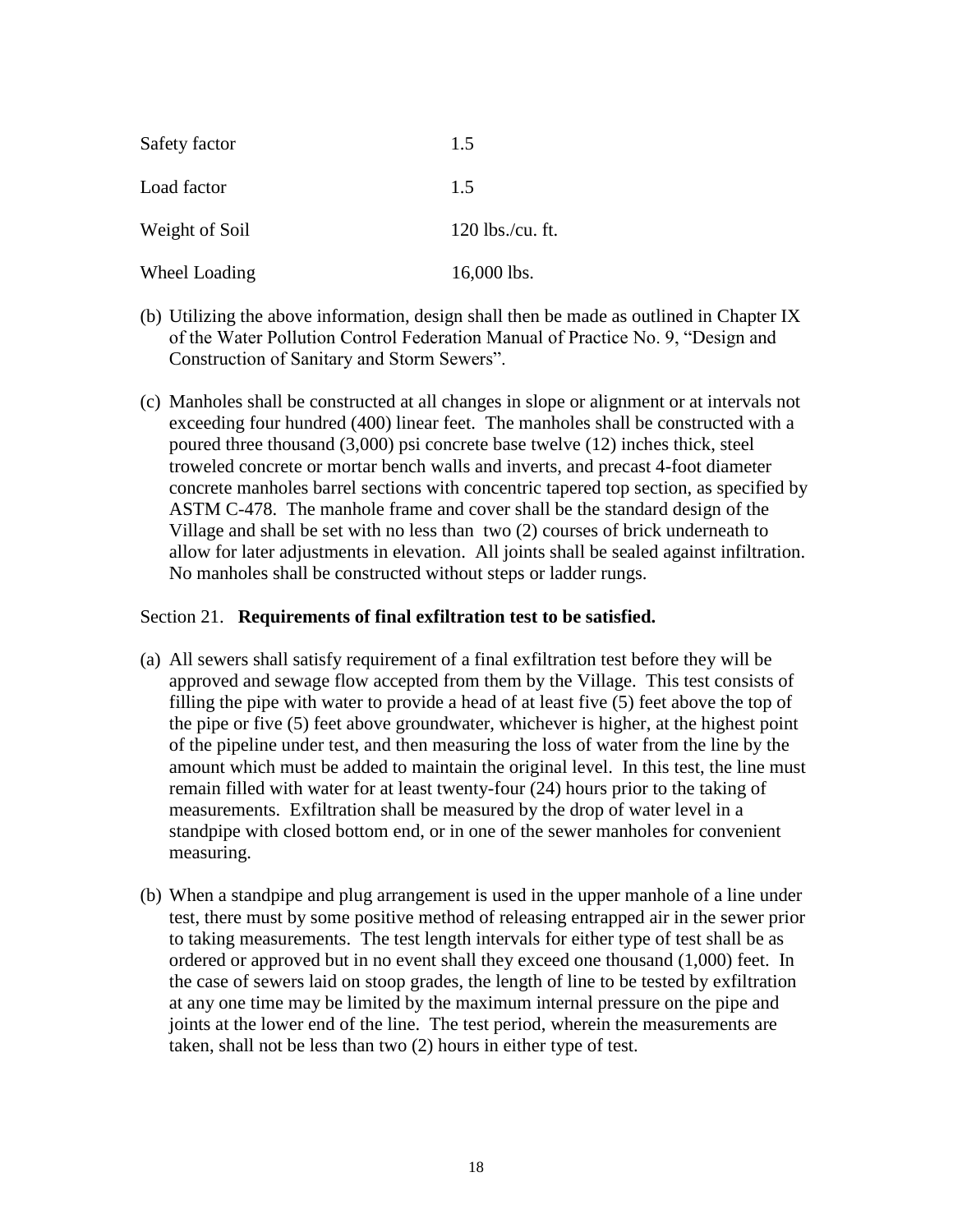(c) The total leakage of any section tested shall not exceed the rate of one hundred (100) gallons per mile of pipe per twenty-four (24) hours per inch of nominal pipe diameter. For purposed of determining the maximum allowable leakage, manholes shall be considered as sections of 48-inch diameter pipe, five (5) feet long. The equivalent leakage allowance shall be 4.5 gallons per manhole per twenty-four (24) hours, for 48 inch manholes. If leakage exceeds the specified amount, the necessary repairs or replacements required shall be made to permanently reduce the leakage to within the specified limit, and the test shall be repeated until the leakage requirement is met.

## Section 22. **Sewer extensions to become property of Village; guarantee.**

All sewer extensions constructed at the property owner's, builder's, or developer's expense, after final approval and acceptance by the director, shall become the property of the Village and shall thereafter be maintained by the Village. Such sewers, after their acceptance by the Village, shall be guaranteed by the owner's builder or developer against defects in materials, or workmanship for eighteen (18) months. The guarantee shall be in a form provided for by the Village. At the sole discretion of the Village, a completion bond or certificate check may be demanded as part of the guarantee.

# Section 23. **Building sewer permit – Required.**

It shall be unlawful for any person to uncover, make any connections with or opening into, use, alter, or disturb any public sewer or appurtenance thereof without first obtaining a written permit from the Superintendent and/or Building Official.

### Section 24. **Same - Classes: Application: fees.**

There shall be two (2) classes of building sewer permits: (1) for residential and commercial service and (2) for service to establishment producing industrial wastes. In either case, the owner or his agent shall make application on a special form furnished by the Village. The permit application shall be supplemented by any plans, specifications, or other information considered pertinent in the judgement of the Building Official. In cases where the building sewer will connect to an outlet sewer, a permit, tap-in, and inspection fee of two hundred dollars for a single residential sewer permit plus one hundred dollars for each additional living unit incorporated in the same residential structure shall be paid to the Village Clerk at the time the application is filed. The maximum charge of one permit, tap-in, and inspection fee shall be one thousand dollars. No fees shall be charged for connection to a petition sewer. A maximum of four living units may be connected to a single Retention Sewer. The Village Board of Trustees shall fix a permit, tap-in, and inspection fee for each commercial, industrial, or other nonresidential building proposed to be connected to an outlet sewer after recommendation of the Superintendent and/or Building Official, based on the size and nature of the operation proposed in such commercial, industrial or other non-residential building as compared to the demands of a single residential structure.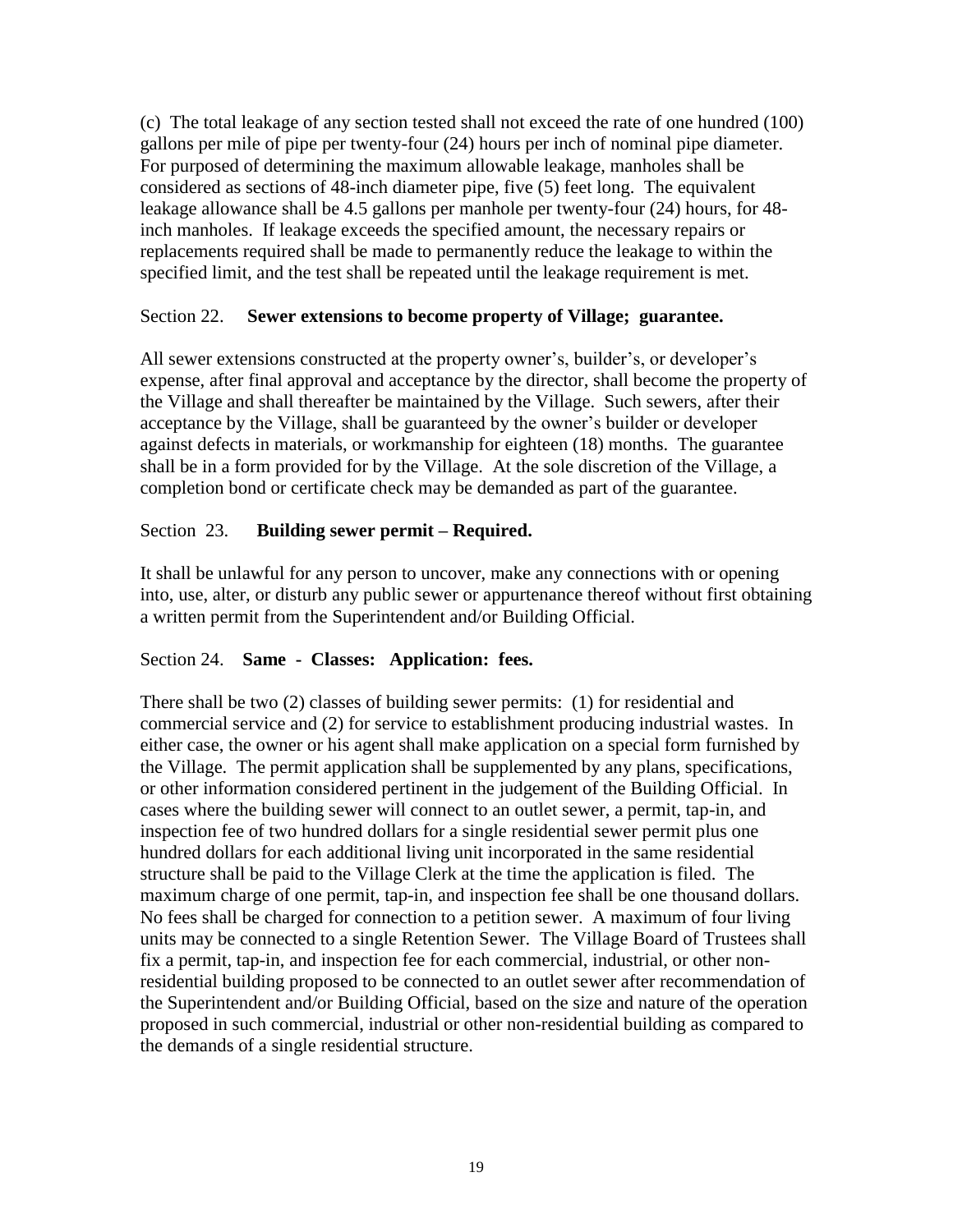# Section 25. **Separate and independent building sewers to be provided.**

A separate and independent building sewer shall be provided for every building, except where one (1) building stands at the rear of another or an interior lot and no private sewer is available or can be constructed to the rear building through an adjoining alley, court yard, or driveway. In such case, the building sewer from the front building may be extended to the rear building and the whole considered as one (1) building sewer. Where building sewers are to serve multiple dwelling structures, there shall be provided at least one (1) separate sewer for each group of four (4) living units, the size and capacity of the same to meet requirements of the New York State Uniform Fire Prevention and Building Code applicable to plumbing.

# Section 26. **Existing building sewers.**

Existing building sewers may be used in connection with new buildings only when they are found, on examination and test by the Building Official to meet all requirements of this article.

## Section 27. **Tapping of public sewers.**

No tapping of the public sewer shall be permitted except 4-inch branch into 8-inch sewer and 6-inch branch into 10-inch or larger sewer, and in each specific case only by permission of the Superintendent and/or Building Official. Making the tap shall be under the supervision of the Superintendent and/or Building Official.

# Section 28. **Building sewer pipe specifications.**

The building sewer shall be schedule 40 or heavier plastic pipe (PVC or ABS), service weight cast iron pipe, extra heavy cast iron pipe or asbestos cement pipe. Joints shall be tight and waterproof. Building sewer pipe of cast iron shall have a maximum length of ten (10) feet between joints, or shall meet requirements of the state building construction code applicable to plumbing.

### Section 29. **Size and slope of building sewers.**

The size and slope of the building sewer shall be subject to the approval of the inspector, but in no event shall the diameter be less than four (4) inches, nor shall the slope of the pipe be less than one-fourth (1/4) inch per foot.

### Section 30. **Installation of building sewers.**

Whenever possible the building sewer shall be brought to the building at an elevation below the basement floor. No building sewer shall be laid parallel to and within three (3) feet of any bearing wall, which might thereby be weakened. The depth shall be sufficient to afford protection from frost, but in no event shall be less than three (3) feet. The building sewer shall be laid at uniform grade and in straight alignment insofar as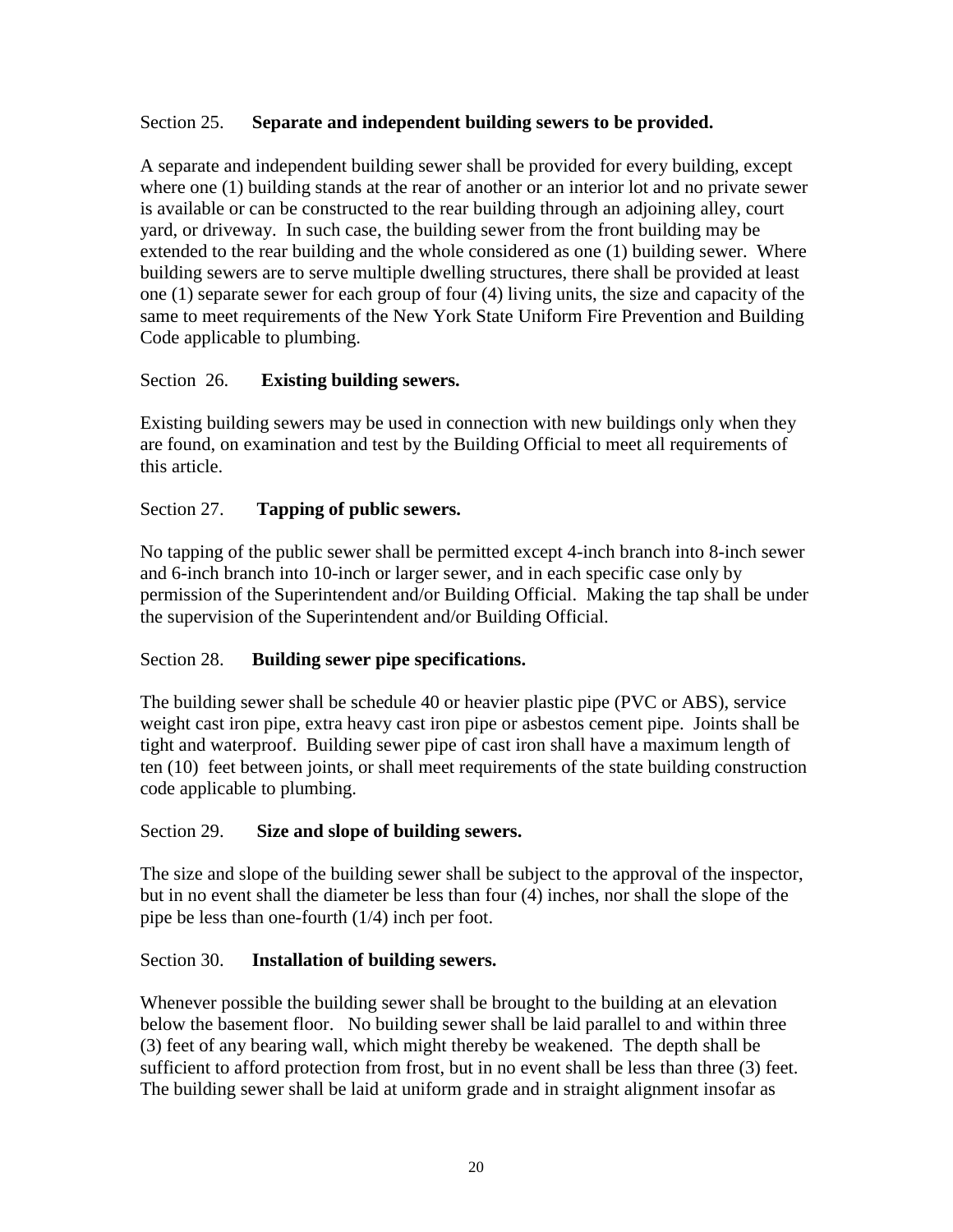possible. Changes in direction shall be make only with properly curved pipe and fittings. The ends of building sewers which are not connected to the building drain of the structure for any reason, shall be sealed against infiltration by a suitable stopper, plug, or other approved means.

# Section 31. **Procedure where building drains are too low to permit gravity flow to public sewers.**

In all buildings in which any building drain is too low to permit gravity flow to the public sewer, sewage or industrial wastes carried by such drain shall be lifted by approved mechanical means and discharged to the building sewer.

## Section 32. **Excavations.**

- (a) All excavations required for the installation of a building sewer shall be open trench work unless otherwise approved by the inspector. Pipe laying and backfill shall be performed in accordance with Sections 3 through 6 of ASTM Specification C12 except that the trench width measured at the top of the installed pipe shall not exceed twenty-four (24) inches. All trench bottoms shall be shaped to cradle the pipe. Selected and rammed backfill at sides of pipe and covering pipe shall be required.
- (b) All excavation for building sewer installation shall be adequately guarded with barricades and lights so as to protect the public from hazards. Streets, sidewalks, parkways, and other public property disturbed in the course of work shall be restored in a manner satisfactory to the Village.

# Section 33. **Joints and connections.**

- (a) All joints and connections shall be made gas tight and water tight. No cement joints will be permitted.
- (b) Cast iron pipe joints shall be firmly packed with oakum or heap and filled with molten lead not less than one (1) inch deep. Lead shall be run in one (1) pouring and caulked tight. No paint, varnish, or other coatings shall be permitted on the jointing material until after the joint has been tested and approved. The transition joint between cast iron pipe and other pipe material shall be made with special adapters and joint materials approved by the Building Official.
- (c) Pre-molded gasket joints for hub and plain end cast iron pipe may be used if approved by the Building Official, and shall be a neoprene compression-type gasket which provided a positive double seal in the assembled joint. The gasket shall be premolded, one piece unit, designed for jointing the cast iron hub and plain end soil pipe fillings. The assembled joints shall be sealed by compression of the gasket between the exterior surface of the spigot and the interior surface of the hub. The joint shall be assembled following the manufacturer's recommendations using acceptable lubricant and special pipe coupling tools designed for that purpose. The plain spigot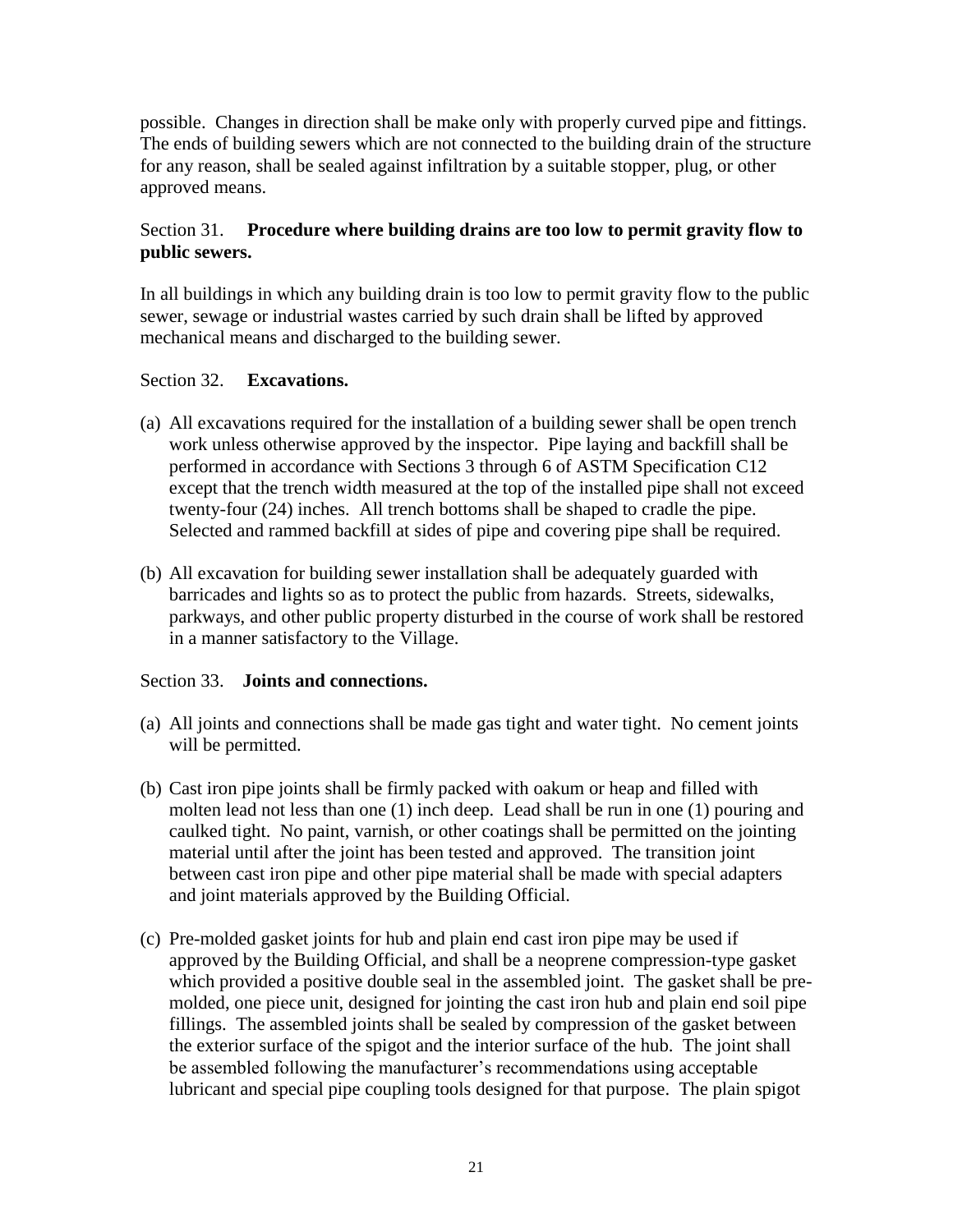end shall be forced into the hub end of the pipe for the full depth of the hub itself. Lubricant shall be a bland, flax-base, nontoxic material and shall not chemically attack the gasket materials.

(d) Asbestos-cement pipe joints shall follow the manufacturer's recommendations, using properly designed couplings and rubber gaskets pursuant to the published information relating thereto. No foreign-made asbestos-cement pipe shall be acceptable.

### Section 34. **Connection of Building sewers into existing public sewers; permit for street openings; owners to bear costs and expense.**

The connection of the building sewer into an exiting public sewer shall be made at the public sewer. Trench excavation proposed to be made in any portion of the public street or Village-controlled right-of-way, including areas of sidewalk, "subway" or berm, roadway, paved or unpaved, shall not be laid out, commenced nor performed in any degree until a specific permit for street openings shall have been obtained from the Building Official. Person, firms or corporations having met the requirements of the Village as to capability to perform the work, filing if insurance bonds, proven responsibility, and in good standing for payment of accounts due the Village, will be eligible for issuance of such permit. All regulations of the Village in regard to street openings shall apply. All costs and expenses incident to the installation and connection of the entire length of building sewer shall be borne by the owner. The owner shall indemnify the Village from any loss or damage that may directly or indirectly be occasioned by the installation of the building sewer. The method of connection of the building sewer to the public sewer will be dependent upon the type of pipe material used and it all cases shall be approved by the Building Inspector.

# Section 35. **Inspections.**

- (a) The applicant for the building sewer permit shall notify the Building Official when the building sewer is ready for inspection and connection to the public sewer. The connection shall be made under the supervision of the Building Official, or his representative.
- (b) When trenches are opened for the laying of building sewer pipes, such trenches shall be inspected by the inspector before the trenches are filled. The person performing such work shall notify the Building Official when the installation of the building sewer is completed. The filing of a trench before inspection is made will subject the person to whom a permit is issued to a penalty of twenty-five (\$25.00) for each offense and the trench must be re-opened, at the permitter's expense, to allow for proper inspection.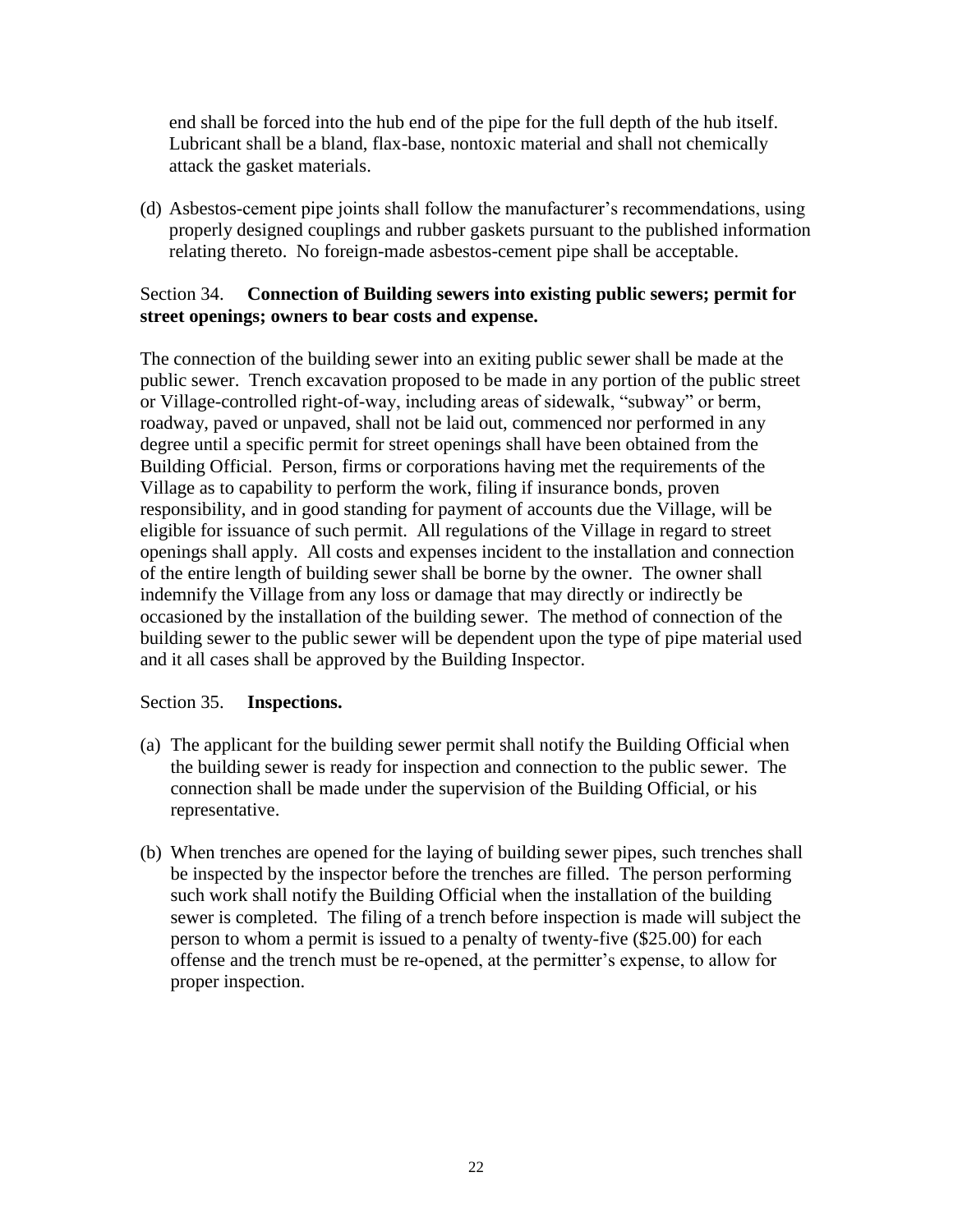# Section 36. **Procedure when frequent maintenance of building sewers is anticipated.**

When any building sewer is to serve a school, hospital, or similar institution or public building, or is to serve a complex of industrial or commercial buildings, or which, in the opinion of the inspector, will receive sewage or industrial wastes of such volume or character that frequent maintenance of such building sewer is anticipated, then such building sewer shall be connected to the public sewer through a manhole. The Building Official shall determine if and where this type of connection to the public sewer is required. Connections to existing manholes shall be made as directed by the Building Official. If required, a new manhole shall be installed in the public sewer pursuant to Section 20 and the building sewer connection made thereto as directed by the Building Official.

## Section 37. **Sewer rents – Imposition; structures divided into three groups for collection purposes.**

- (a) There is hereby imposed a scheduled of sewer rents. Sewer rents shall be calculated based on water meter readings for each account.
- (b) For the purpose of fixing and imposing the collection of sewer rentals, all structures using that part of the sewer system of the Village located within its boundaries are divided into three (3) groups as follows:
- (1) Group I Total water used falls between 0 and 40,000 cubic feet.
- (2) Group II Total water used falls between  $40,001 100,000$  cubic feet.
- **(3)** Group III Total water used is over 100,000 cubic feet.
- **(4)** Group IV Town of Allegany customers billed directly by the Village of Allegany

Section 38. **Same – rates.**

- (a) For sewer rates provided within the boundaries of the Village, sewer rental rates shall be as follows:
- Group I \$19.20 per 1000 cubic feet of water used.

Group II - \$15.75 per 1000 cubic feet of water used.

Group III – \$12.75 per 1000 cubic feet of water used.

Group IV – Sewer rates are 150% of the above rates.

(b) The above rates may be changed by resolution of the Village Board of Trustees provided that at lease 3 months notification is given before the rate change takes place.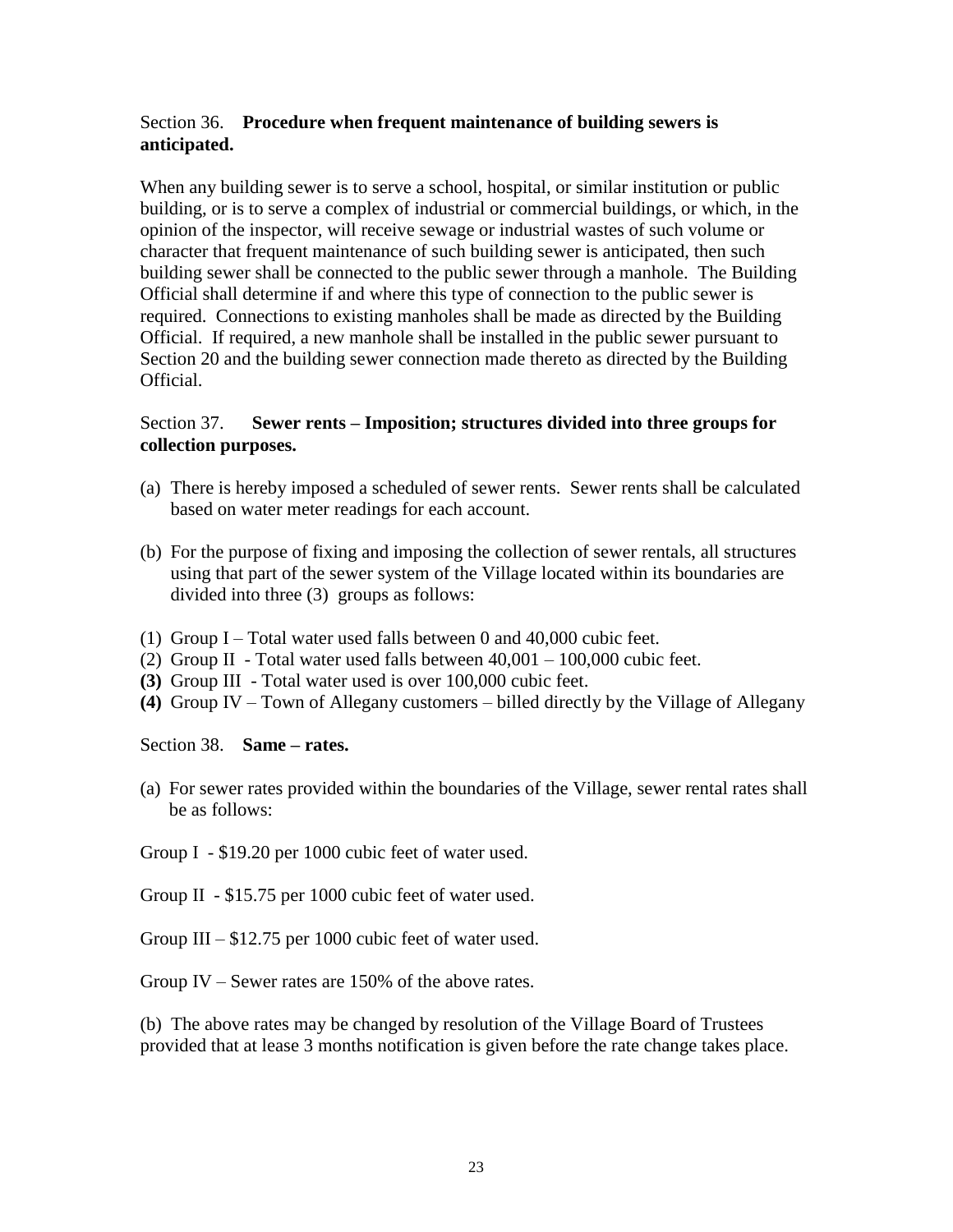### Section 39. **Billing and collection.**

For any bill that remains unpaid after the 30 day billing period, a 10% penalty will be added; calculated on the entire balance, per quarter.

#### Section 40. **Unlawful to discharge storm water, etc., to sanitary sewer.**

- (a) It shall be unlawful for any person to discharge, or cause to be discharged any storm water, surface water, groundwater, roof runoff, subsurface drainage, cooling water, or unpolluted industrial process waters to any sanitary sewer. Foundation drain from dwellings where gravity flow to storm sewer is not available, shall be permitted. Existing buildings on September 10, 1968 whose storm water from roof area is connected to the building sewer, shall be permitted to remain so connected until remodeling, renovation of plumbing or reconstruction or until the Village Board of Trustees shall embrace a major project for the separation of roof drains from the sanitary sewers.
- (b) Storm water and all others of unpolluted drainage shall be discharged to such sewers as are specifically designated as storm sewers, and approved by the Superintendent and/or Building Official. Industrial cooling water or unpolluted process waters may be discharged, upon approval of the Building Official to a storm sewer but only in accordance with SPDES requirements and any other state or federal regulation.
- (c) No industry shall increase the discharge of clean process water, non-contact water, or in any way dilute his discharge as a method of achieving compliance with any pollutant protection from any accidental discharge or slug discharge of prohibited pollutants into the sewage works. Such appropriate steps may include the development, submission, and approval of the director of a detailed slug control plan. Any measure taken shall be at the owners expense.
- (d) Plans, specifications, and any other pertinent information relating to proposed facilities shall be submitted for the approval of the Superintendent and/or Building Official, and no constriction of such facilities shall be commenced until such approvals are obtained in writing. Such approvals, however, shall not relieve the user of the responsibility of meeting any required effluent limitations.
- (e) In all cases of accidental or slug discharges, it is the responsibility of the industry to immediately notify the POTW of the discharge. The notification shall include location of discharge, type of waste, concentration and volume and corrective actions. All employees shall be aware of the need to inform the POTW and shall be advised of the emergency notification procedures. Within one (1) week following the accidental discharge the industry shall submit to the Building Official a detailed written report describing the cause of the discharge and measures to be taken by the industry to prevent future occurrences.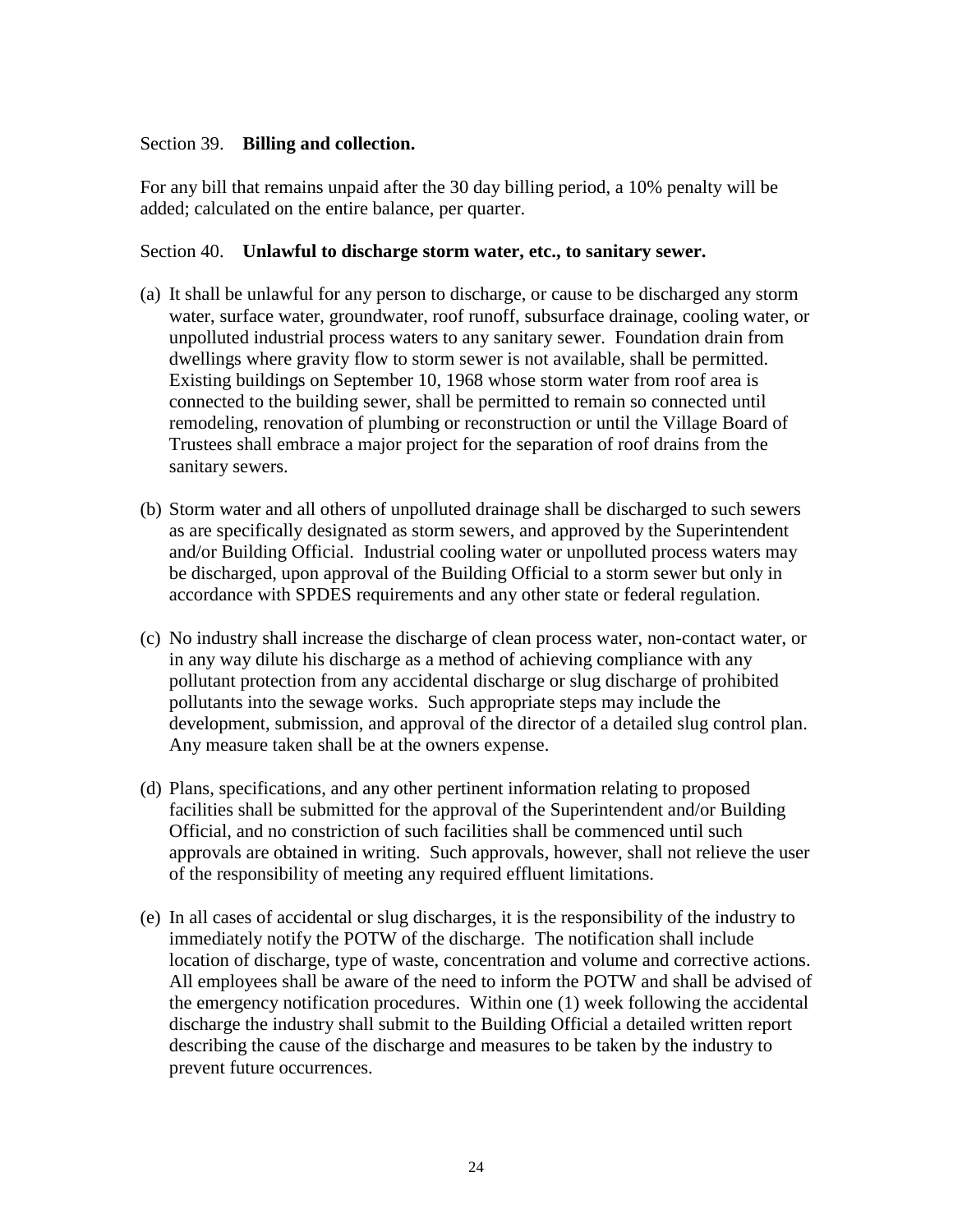#### Section 41. **Discharge of certain waters and waste to public sewers prohibited.**

- (a) Generally, except as provided in the Article, it shall be unlawful for any person to discharge, or cause to be discharged, any of the following described waters or wastes.
- (b) Prohibited.
- (1) Any gasoline, benzene, naphtha, fuel oil or mineral oil, or other flammable or explosive liquid, solid, or gas.
- (2) Any noxious or malodorous gas such as hydrogen sulfide, sulfur dioxide, or nitrous oxide, or other substance, which either singly or by interaction with other wastes, is capable of creating a public nuisance or hazard to life of preventing entry into sewers for their maintenance and repair.
- (3) Any garbage that has not been properly shredded. The installation and operation of any garbage grinder equipped with a motor of three-quarters (3/4) horsepower or greater shall be subject to the review and approval of the inspector.
- (4) Any ashes, cinder, sand, mud, straw, shavings, metal, glass, rags, feathers, tar, plastic, cardboard, wood, paunch manure, hair and fleshing, entails, lime slurry, lime, beer or distillery slops, whey, chemical residues, paint residues, cannery waste, bulk solids or any other substance, solid, viscous or in any other form, capable of causing obstruction to the flow of the sewers, or other interference with the proper operation of the sewage works.
- (5) Any storm water, roof drains, spring water, cistern or tank overflow, of the contents of any privy vault septic tank or cesspool, or the discharge of effluent from any air conditioning machine or refrigeration unit.
- (6) Any waste considered as a hazardous waste under 40CFR261.
- (7) Any 1,1,1-Trichloroethane above background concentrations.
- (8) Any pollutant which creates a fire or explosive in the POTW, including, but not limited to, waste streams with a closed cup flashpoint of less than 140 degrees Fahrenheit or 60 degrees Celsius using the test method specified in 40 CFR 261.21.
- (9) Pollutants which result in the presence of toxic gases, vapors, or fumes within the POTW in a quantity that might cause acute worker health and safety problems.
- (10) Petroleum oil non-biodegradable cutting oil, or products of mineral oil origin in amounts that will cause interference or pass through.
- (11) Any trucked or hauled pollutants, except at discharge points designated by the Village.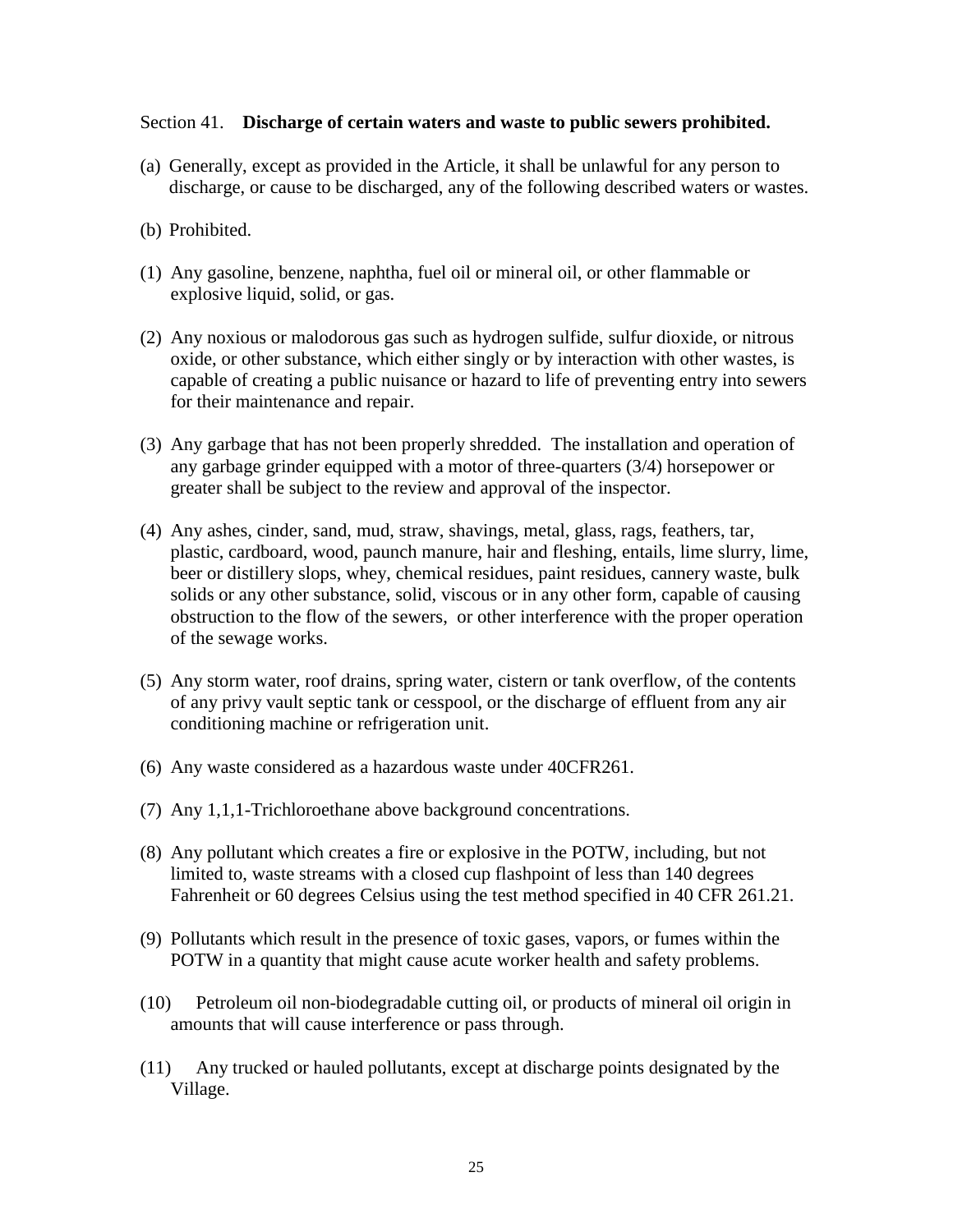- (12) The discharge of any pollutant that causes pass-through.
- (13) Oxygen-demanding pollutants (such as Biochemical oxygen Demand (BOD), released in a discharge a flow rate of pollutant concentration that will cause interference.
- (c) Limited.
- (1) Any waters or wastes, acid and alkaline in reaction, having corrosive properties capable of causing damage or hazard to structures, equipment and personnel of the sewage works. Free acids and alkalis must be neutralized at all times within a permissible pH range of 6.0 to 9.0.
- (2) Any radioactive waste or isotopes of such half-life or concentration as may exceed limits established by the Superintendent and/or Building Official in compliance with applicable state or federal regulations.
- (3) Any liquid or vapor which would cause the influent to the treatment plant to have a temperature higher than one-hundred and four degrees Fahrenheit ( $104^{\circ}$  F).
- (4) Any waters or wastes which contain grease or oil or other substance that will solidify or become discernible viscous at temperatures between thirty-two  $(32^{\circ} \text{ F})$  and onehundred and four degrees Fahrenheit  $(104^{\circ} \text{ F})$ .
- (5) Any waters or wastes containing fats, wax, grease or oils, whether emulsified or not, exceeding an average of fifty (50) mg/l Trichlorotrifluoroethane soluble matter.
- (6) No person shall discharge or cause to be discharged any waters or waste containing a toxic or poisonous substance, a high chlorine demand or suspended solids in sufficient quantity to injure or interfere with any sewage conveyance or treatment process, constitute a hazard to humans or animals or create any hazard in the receiving waters or the effluent of the sewage treatment plant. Such toxic substances shall be limited to the average concentrations listed hereinafter in the sewage as it is discharged from the industry.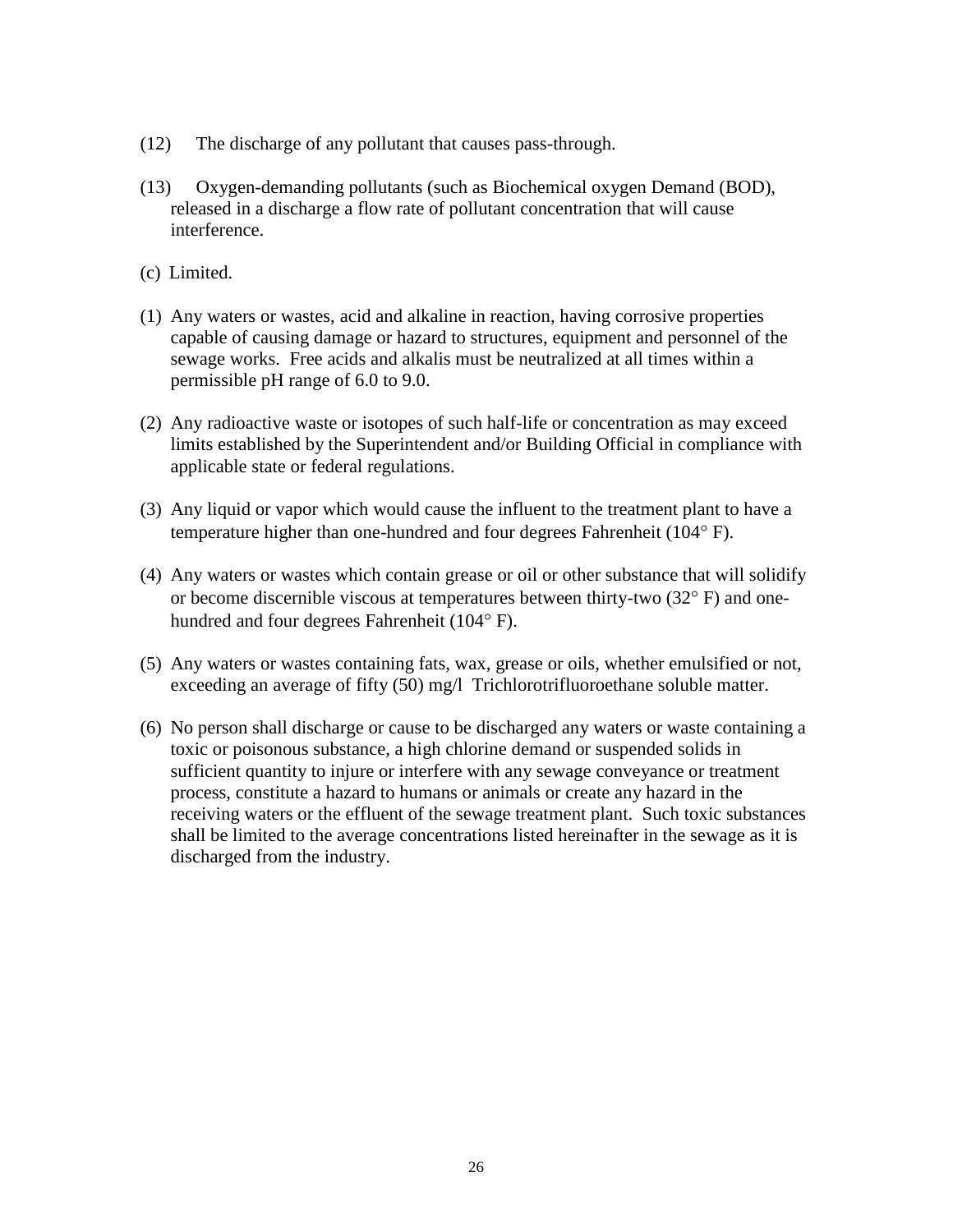Limits of Toxic Substances in Sewage

|                      | 24 Hour Composite   |
|----------------------|---------------------|
| Chromium, Hexavalent | $5.5 \text{ mg}/l$  |
| Copper (Total)       | $2.1 \text{ mg}/l$  |
| Cadmium (Total)      | $1.0$ mg/l          |
| Cyanide $(D)$        | $0.2 \text{ mg/l}$  |
| Zinc (Total)         | $20.0 \text{ mg}/1$ |
| Nickel (Total)       | $0.9$ mg/l          |
| Arsenic (D)          | $0.02 \text{ mg}/1$ |
| Lead (Total)         | $18.0$ mg/l         |
| Mercury $(D)$        | $0.7$ mg/l          |
| Silver $(D)$         | $10.2 \text{ mg/l}$ |
| Trichloroethylene    | $1.0$ mg/l          |
|                      |                     |

- (D) Dissolved
- (7) Upon the promulgation of the Federal Categorical Pretreatment Standards for a particular industrial subcategory, the Federal Standard, if more stringent than limitations imposed under this division for sources in that subcategory, shall immediately supersede the limitations imposed under this division for that particular industrial subcategory. The Superintendent and/or Building Official shall notify all affected Users of the more stringent limits and applicable reporting requirements. The National categorical pretreatment standards located in 40 CFR Chapter 1, Subchapter N, Parts 405-471, are hereby incorporated into this ordinance by reference.
- (8) Any pollutant which creates a fire or explosion in the City of Olean's sewage treatment plant or Village of Allegany sewer lines or pump stations including, but not limited to, waste streams with a closed cup flashpoint of less than 140 degrees Fahrenheit or 60 degrees Celsius using the test method specified in 40 CFR 261.21.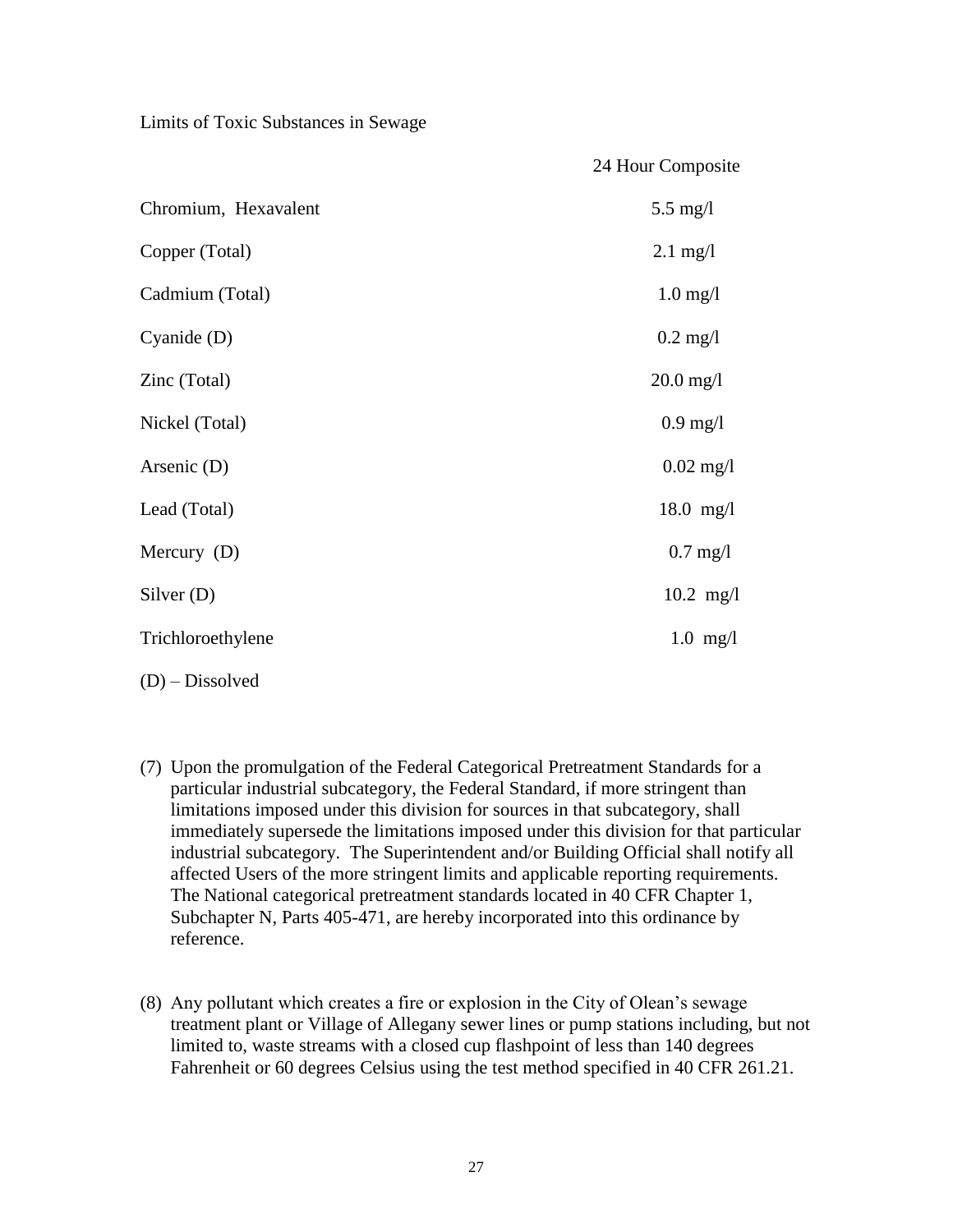(9) Except where expressly authorized to do so by an applicable Pretreatment Standard or Requirement, no Industrial User shall ever increase the use of process water, or in any other way attempt to dilute a discharge as a partial or complete substitute for adequate treatment to achieve compliance with a Pretreatment Standard or Requirement.

## Section 42. **Grease, oil and sand interceptors.**

- (a) Grease, oil and sand interceptors shall be provided when the limits in Section 41 for those substances are substances are exceeded or when, in the opinion of the Superintendent and/or Building Official, they are necessary for the proper handling of liquid wastes containing grease in excessive amounts, or any flammable wastes, sand, and other harmful ingredients; except that such interceptors shall not be required for private living quarters or dwelling units. All interceptors shall be a type and capacity approved by the Building Official, and shall be located as to be readily and easily accessible for cleaning and inspection.
- (b) Grease and oil interceptors shall be constructed of impervious materials capable of withstanding abrupt and extreme changes in temperatures. They shall be of substantial construction, watertight, and equipped with easily removable covers which when bolted in place shall be gas tight and water tight.
- (c) Where installed, all grease, oil and sand interceptors shall be maintained by the owner, at his expense, in continuously efficient operation at all times and shall be readily accessible and open to inspection by the Building Official

# Section 43. **Admission of waters of wastes into public sewers; preliminary treatment facilities.**

- (a) The admission into the public sewer of any waters or wastes having (1) a five (5) day biochemical oxygen demand concentration greater than two-hundred and fifty (250) mg/l or (2) containing more than two-hundred and fifty (250) mg/l of suspended solids, shall be subject to review by the Superintendent and/or Building Official.
- (b) Where necessary, in the opinion of the Superintendent and/or Building Official the owner shall provide, at his expense, such preliminary treatment as may be necessary to (1) reduce the chlorine requirements to twenty (20) mg/l or (2) reduce the objectionable characteristics or constituents to within the maximum limits provided for in Section 41, or (3) control the quantities and rates of discharge of such waters or wastes. Plans, specifications, and any other pertinent information relating to proposed preliminary treatment facilities shall be submitted for the approval of the Superintendent and/or Building Official, and no construction of such facilities shall be commenced until such approvals are obtained in writing. Failure to comply with one or more of the remedial procedures as required by the Superintendent and/or Building Official will constitute a major violation of this Section.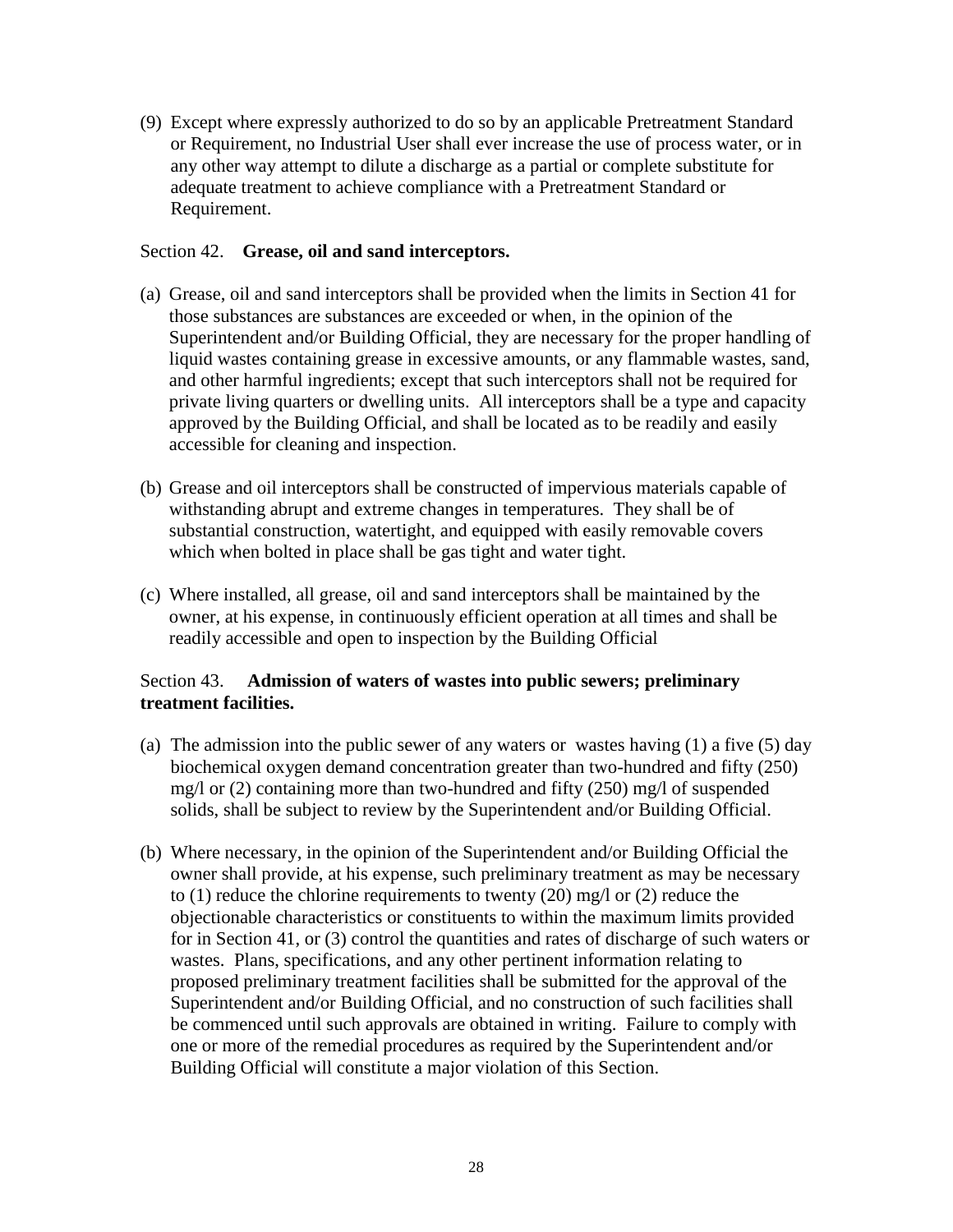(c) Where preliminary treatment or flow equalizing facilities are provided for any waters or wastes, they shall be maintained continuously in satisfactory and effective operation by the owner at his expense.

## Section 44. **Notification requirements.**

All categorical and non-categorical industrial users shall notify the Village immediately of all discharges that could cause problems to the City of Olean Sewage Treatment Plant. These discharges shall include, but not be limited to:

- 1. Slug loadings.
- 2. Pollutants which create a fire or explosion hazard in the POTW
- 3. Pollutants which will cause corrosive structural damage to the POTW, but in no case discharges with pH lower than 6.0.
- 4. Solid or viscous pollutants in amounts which will cause obstruction to the flow in the POTW resulting in interference.
- 5. Any pollutant, including oxygen demanding pollutants (BOD, etc.) released in a discharge at a flow rate and/or pollutant concentration which will cause interference with the POTW.
- 6. Heat in amounts which will inhibit biological activity in the POTW resulting in interference, but in no case heat in such quantities that the temperature at the POTW treatment plant exceeds 40 degrees Celsius.

### Section 45. **Notice of Violation/Resampling Requirement.**

If sampling by an industrial user indicates a violation, the user must notify the POTW within 24 hours of becoming aware of the violation. The user must also resample and submit results of this resampling to the POTW within thirty (30) days. {Reference 40 CFR 403.12 (g)}.

### Section 46. **Notice of Hazardous Wastes Discharge.**

All industrial users must notify in writing the POTW, the New York Sate Department of Environmental Conservation, and the United States Environmental Protection Agency of any discharge that would be considered a hazardous waste if disposed of in a different manner. (Reference 40 CFR 403.12 (p) }.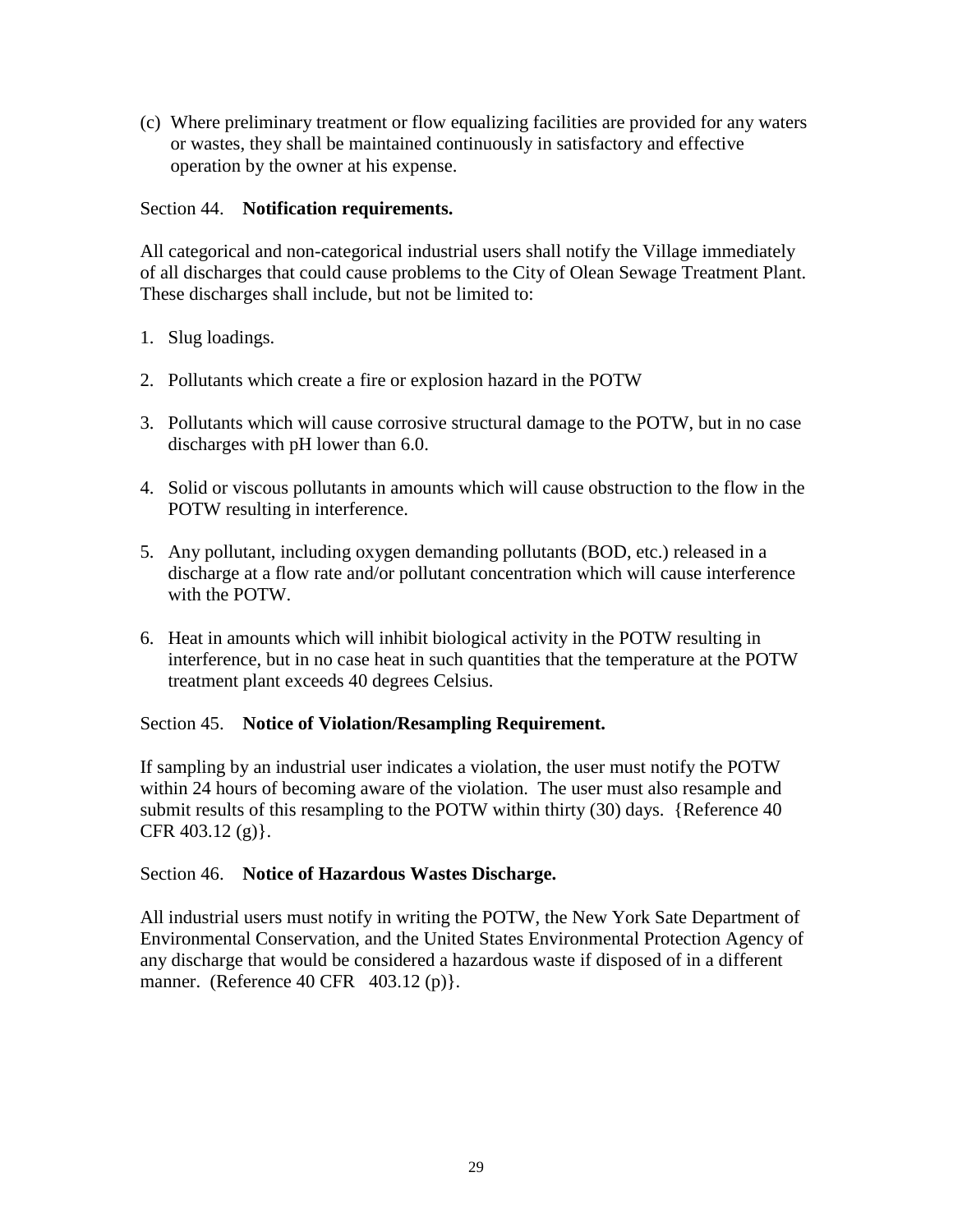### Section 47. **Installation of control manholes.**

When required by the Superintendent and/or Building Official, the owner of any property served by a building sewer carrying industrial wastes shall install a suitable control manhole in the building sewer to facilitate observation, sampling and measurement of the wastes. Such manhole, when required, shall be accessibly and safely located, and shall be constructed in accordance with plans approved by the Superintendent and/or Building Official. The manhole shall be installed by the owner at his expense, and shall be maintained by him so as to be safe and accessible at all times.

## Section 48. **Measurements, tests and analyses of the characteristics of waters and wastes.**

All measurements, tests and analyses of the characteristics of waters and wastes to which reference is made in Sections 41 and 43, shall be determined in accordance with analytical methods as published in 40 CFR Part 136 titled "Guidelines Establishing Test Procedures for the Analysis of Pollutants", Upon suitable samples taken at the control manhole provided for in Section 47. In the event that no special manhole has been required, the control manhole shall be considered to be the nearest downstream manhole in the public sewer to the point at which the building sewer is connected.

## Section 49. **Division prevents special agreements or arrangements relative to acceptance of certain wastes for treatment.**

No special agreement or arrangement between the Village and any industrial concern for treating an industrial waste of unusual strength or character shall be allowed if the special agreement results in a violation of applicable pretreatment standards or requirements.

## Section 50. **When standards apply; laboratory methods; alternate methods; sampling, compliance schedules and reports.**

(a) All of the preceding standards in this division are to apply at the point where the industrial wastes are discharged into the POTW and any chemical or mechanical corrective treatment required must be accomplished to practical completion before the wastes reach that point. The laboratory methods used in the examination of all industrial wastes shall be those set forth in the latest edition of Analytical Methods as published in 40CFR 136 titled "Guidelines Establishing Test Procedures for the Analysis of Pollutants". The frequency and duration of the sampling of any industrial waste shall be determined by the Superintendent and/or Building Official based upon the contaminates with respect to its harmfulness to the treatment facility or receiving stream but no less frequently that semi-annually. The Superintendent shall have authority to require monitoring in excess of 24 hours for the purpose of measuring flow. Variations from this schedule would be at the discretion of the Superintendent and/or Building Official. A report outlining the nature and concentration of pollutants shall be submitted to the Superintendent and/or Building Official on more than thirty (30) days after any required sampling is completed. In the case of any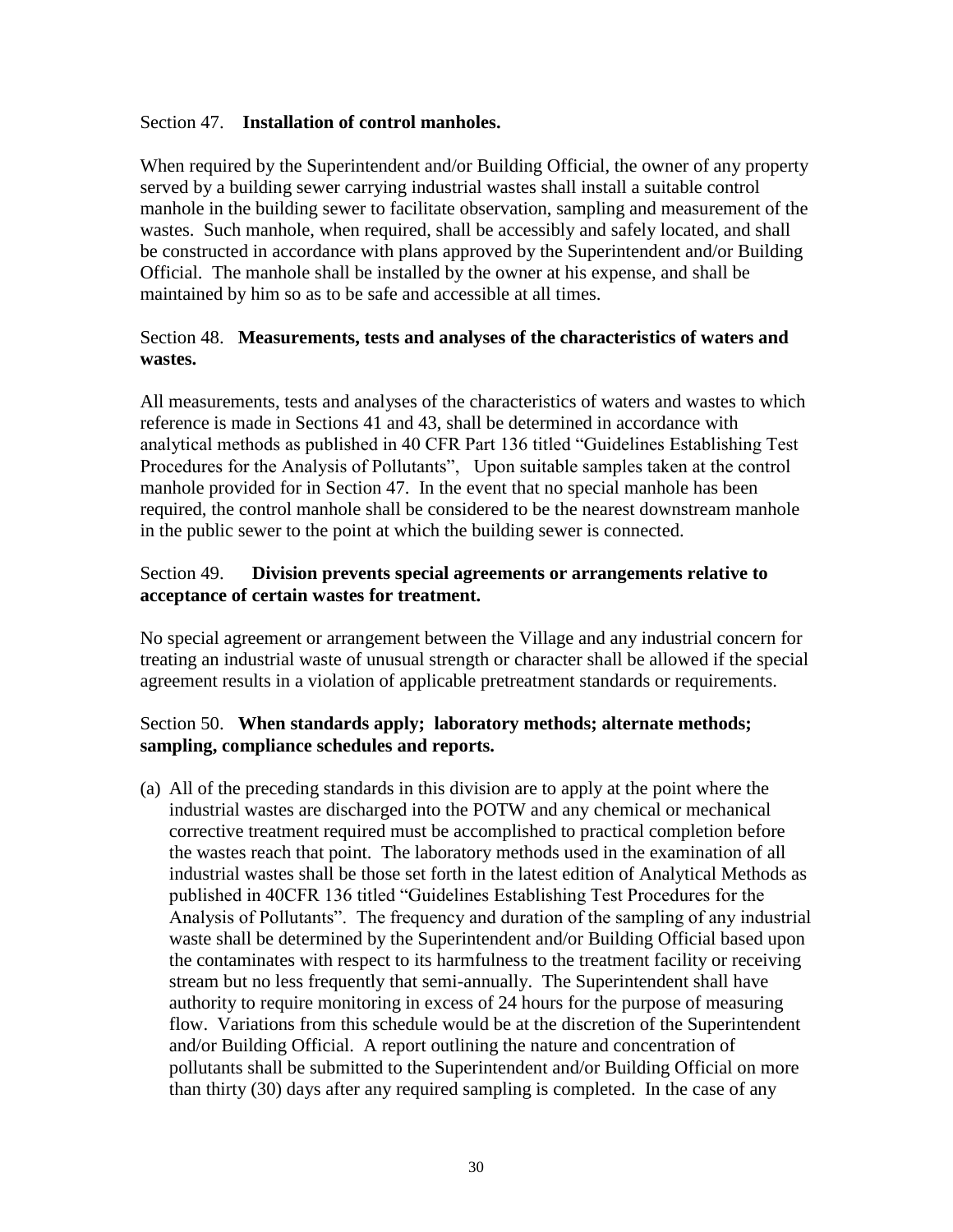industry which is or would be subject to a categorical pretreatment standard, a baseline monitoring report shall be submitted within 180 days after the effective date of the standard. In the case of an industry that is not yet discharging categorical waste to the POTW and is subject to a categorical pretreatment standard, a baseline monitoring report will be submitted to the Superintendent and/or Building Official at least 90 days prior to the first discharge. This information shall at least include identifying information, permits, description of operations, flow measurements, pollutant measurements certifications and a compliance schedule if necessary. Baseline monitoring reports must contain a statement reviewed by an authorized representative of the IU and certified by a qualified professional about the user's compliance with applicable categorical standards. A compliance schedule shall be established by the Superintendent and/or Building Official based upon the extent of noncompliance. A series of status reports to the Village will be outlined and target dates established for stepwise compliance.

- (b) Where such industrial stream monitoring has been required by the Superintendent to demonstrate compliance with applicable Pretreatment Standards or other standards, the industry shall submit within ninety (90) days following the date for final compliance to the Superintendent and/or Building Official, a report that contains flow and pollutant measurements, a certification of whether pretreatment standards are being consistent, and, if not, a description of needed additional O & M or pretreatment. Reports on compliance with categorical standards (90-day compliance reports) must contain a statement reviewed by an authorized representative of the IU and certified by a qualified professional about the user's compliance with applicable categorical standards and whether any pretreatment or operation and maintenance (O  $\&$  M) is required to attain compliance. If the industry is not meeting the standards, the report shall outline additional pretreatment or operations necessary to bring the industry into compliance. Prior to any changes or construction, a review by the Building Official and written permit must be granted before any construction is to begin.
- (c) Baseline monitoring reports, 90-day compliance reports, and periodic compliance reports from categorical industrial users must be signed by an appropriate official of the categorical industrial users and shall contain such certification statement as provided in 40 CFR 403.6 (a) (2) (ii) attesting to the integrity of the analytical data submitted.
- (d) Information and data on industry obtain from reports, questionnaires, permit applications, permits and monitoring programs and from inspections shall be available to the public or other governmental agency inspections without restriction unless the industry specifically requests and is able to demonstrate to the satisfaction of the Village that the release of such information would divulge information, processes or methods of productions entitled to protection as trade secrets of the industry.